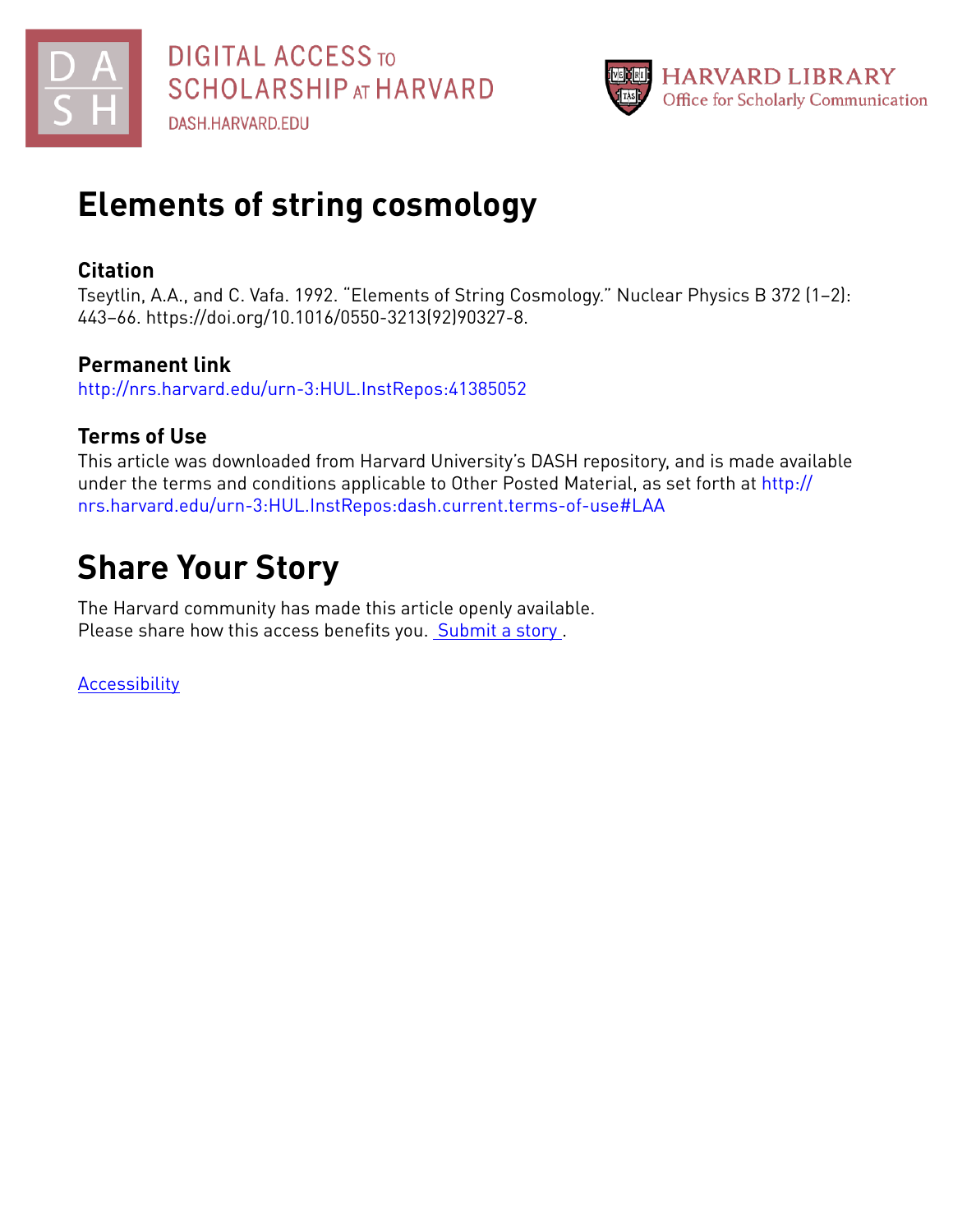## Elements of String Cosmology

A. A. Tseytlin †

Department of Physics and Astronomy The Johns Hopkins University Baltimore, Maryland 21218, USA

C. Vafa

Lyman Laboratory of Physics Harvard University Cambrdige, MA 02138, USA

Aspects of string cosmology for critical and non-critical strings are discussed emphasizing the necessity to account for the dilaton dynamics for a proper incorporation of "large - small" duality. This drastically modifies the intuition one has with Einstein's gravity. For example winding modes, even though contribute to energy density, oppose expansion and if not annihilated will stop the expansion. Moreover we find that the radiation dominated era of the standard cosmology emerges quite naturally in string cosmology. Our analysis of non-critical string cosmology provides a reinterpretation of the (universal cover of the) recently studied two dimensional black hole solution as a conformal realization of cosmological solutions found previously by Mueller.

9/91

<sup>†</sup> On leave of absence from the Department of Theoretical Physics, P. N. Lebedev Physics Institute, Moscow 117924, USSR. Address from October 1, 1991 : DAMTP, University of Cambridge, Cambridge CB3 9EW and Trinity College, Cambridge, CB2 1TQ, Cambridge, United Kingdom.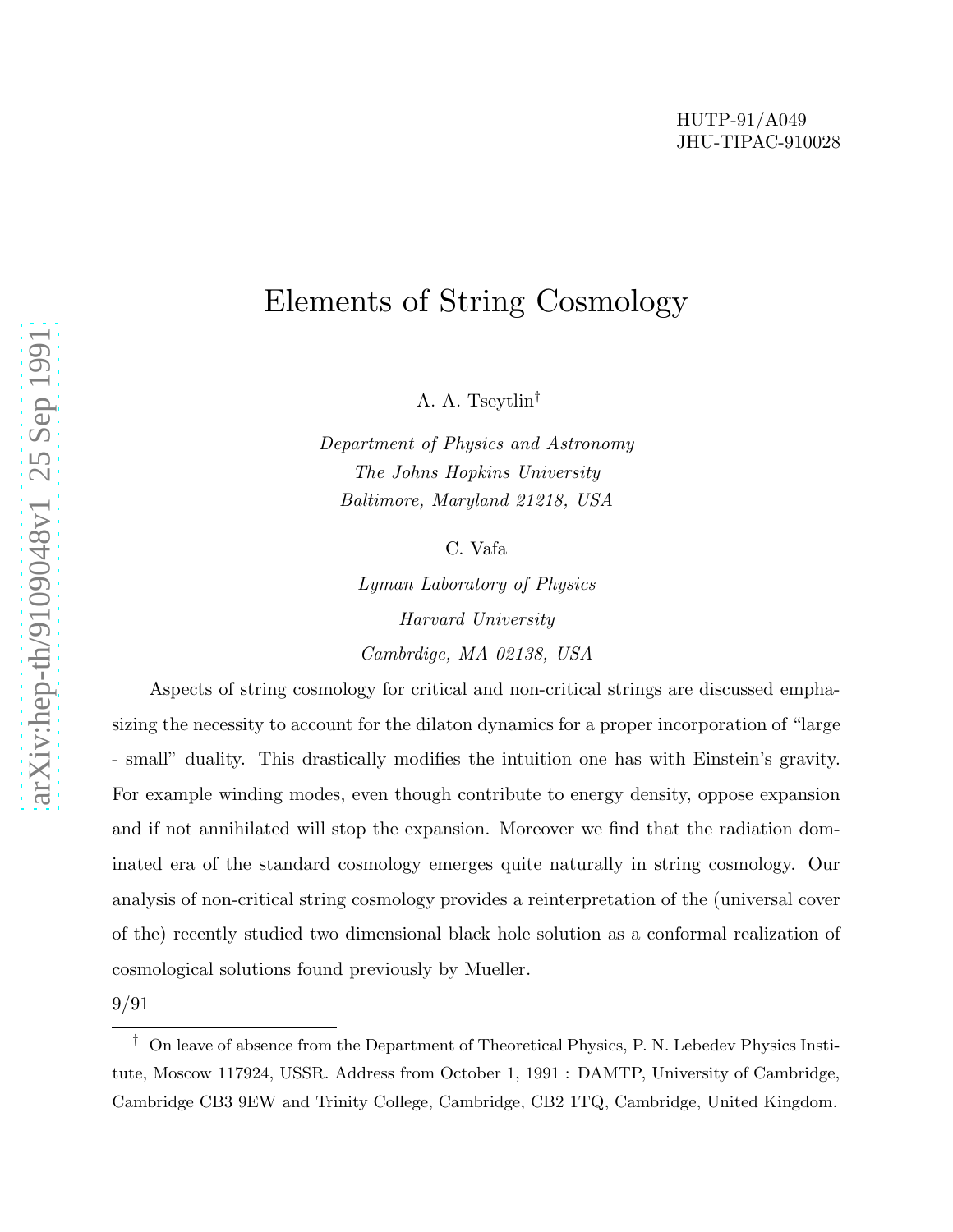#### 1. Introduction

Despite tremendous progress in our understanding of fundamental strings in the past decade, we are still very far from a single quantitative prediction to be observed in experiments! The main reason for this unsatisfactory state of affairs is that the natural scale in which the stringy effects become important (Planck scale) is much smaller than the scale we can probe in high energy scattering experiments. However, it has been known for a while that cosmology provides a window to test fundamental physics, since the scales of particle physics theories become relevant as the universe evolves in its early history. It is our belief that the most likely area for a confrontation between string theory and experiments is through extracting cosmological consequences of string theory which may be measurable today. Many of the riddles of astrophysics, for example 'dark matter' and large scale structure of the universe may turn out to be related to fundamental strings. It is with such a program in mind that we study string cosmology in this paper.

To see the effects of strings we have to trace back the universe to its earliest times. Here already string theory provides us with a surprise: strings in very small spaces behave the same way as strings in very large spaces  $[1,2]$ . This is true at least in the simplest known cases (toroidal backgrounds) and is suspected to be a general principle of string theory, because strings should be 'blind' to scales smaller than their own natural scale. Thus the universe does not start at a zero size, as that would be equivalent to infinitely large universe, rather we should start with a universe of the size of the string scale, i.e., the Planck length. This  $a \to 1/a$  duality (in Planck units) already hints of a major modification to Einstein equations at early times, as ordinary theory of general relativity is not invariant under such a transformation. It has been suggested that, roughly speaking, string theory necessitates the existence of two kinds of matter fields, "dual" to each other. For large radii, one type becomes massless and dominates, while for small radii the other type becomes massless and dominates. This suggests an effective "doubling" of the number of space dimensions (see e.g.  $[2,3]$ ). Needless to say to have an exact treatment of *dynamics* in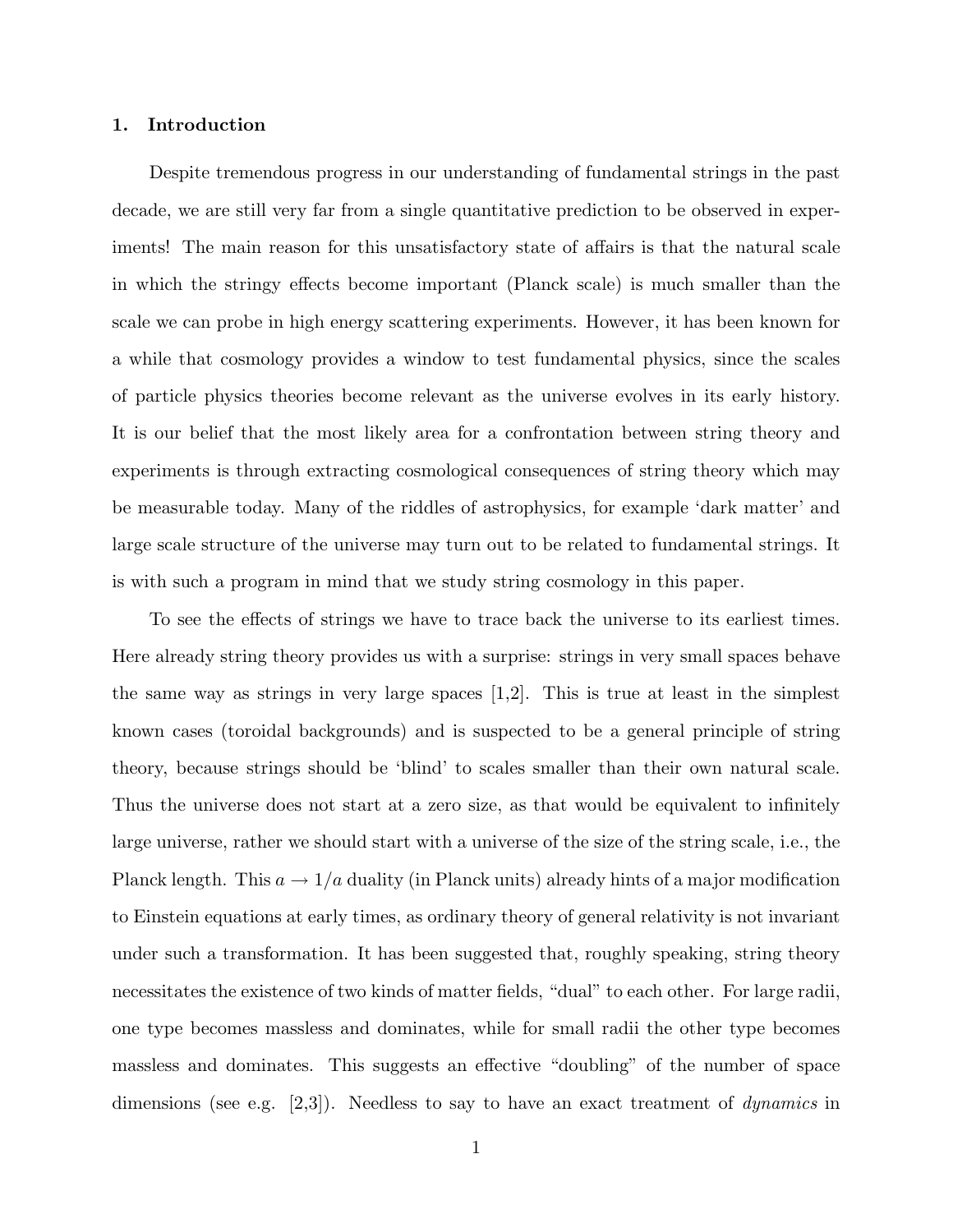such a situation is beyond our scope at the present time. This was one of the main reasons why the cosmological ideas in [2] were rather difficult to test, as the dynamical equations governing string cosmology were not properly understood.

It turns out that it is possible to introduce a consistent dynamics which describes slowly evolving states of strings in a duality invariant manner. This involves, in particular, taking into account the dilaton field which transforms under the duality [4-7].

It is a fundamental consequence of string theory that the gravitational interaction is effectively described not by the metric alone but by the coupled system of the metric and the dilaton. Dilaton of course should get a mass to avoid a scalar component of gravitational interaction of massive bodies but this probably happens at a later stage of evolution of the Universe. That implies that one cannot not ignore the dilaton dynamics at early "stringy" phases of cosmological evolution. As we shall see, the assumption that dilaton is constant is in general inconsistent with the cosmological equations describing evolution of matter with the "stringy" equation of state<sup>1</sup>.

The main body of this paper is devoted to the discussion of the duality invariant cosmological equations describing the evolution of the "scales" of the metric and the dilaton. We shall study their solutions emphasizing departures from Einstein's gravity theory. For example, we will find that a constant energy density not only does not lead to inflation, but it rather slows and eventually stops expansion<sup>2</sup>. Similarly, we will discover that if

<sup>&</sup>lt;sup>1</sup> Dilaton dynamics was ignored in most previous discussions of string cosmology at finite temperature (see e.g. [8] and refs. there). Dilaton was not set equal to constant in ref.[9] where, however, the space was not taken to be compact and hence many of the stringy effects, and in particular duality invariance was not discussed.

<sup>&</sup>lt;sup>2</sup> We shall describe the expansion/contraction in terms of the original unrescaled ( $\degree \sigma$ -model" ) metric. Though the effective gravitational constant is then time dependent , this is the metric string directly interacts with and hence the one measured by stringy "rods". Similar point of view was expressed in [10]. The use of this metric is appropriate at early phase of cosmological evolution when dilaton is still massless (for a discussion of a possible inflation in string cosmology described in terms of the rescaled metric after the dilaton already got mass see [11]). Let us note also that the use of the "unrescaled" metric is particularly natural in the duality symmetric case since it has a simple transformation law under the duality.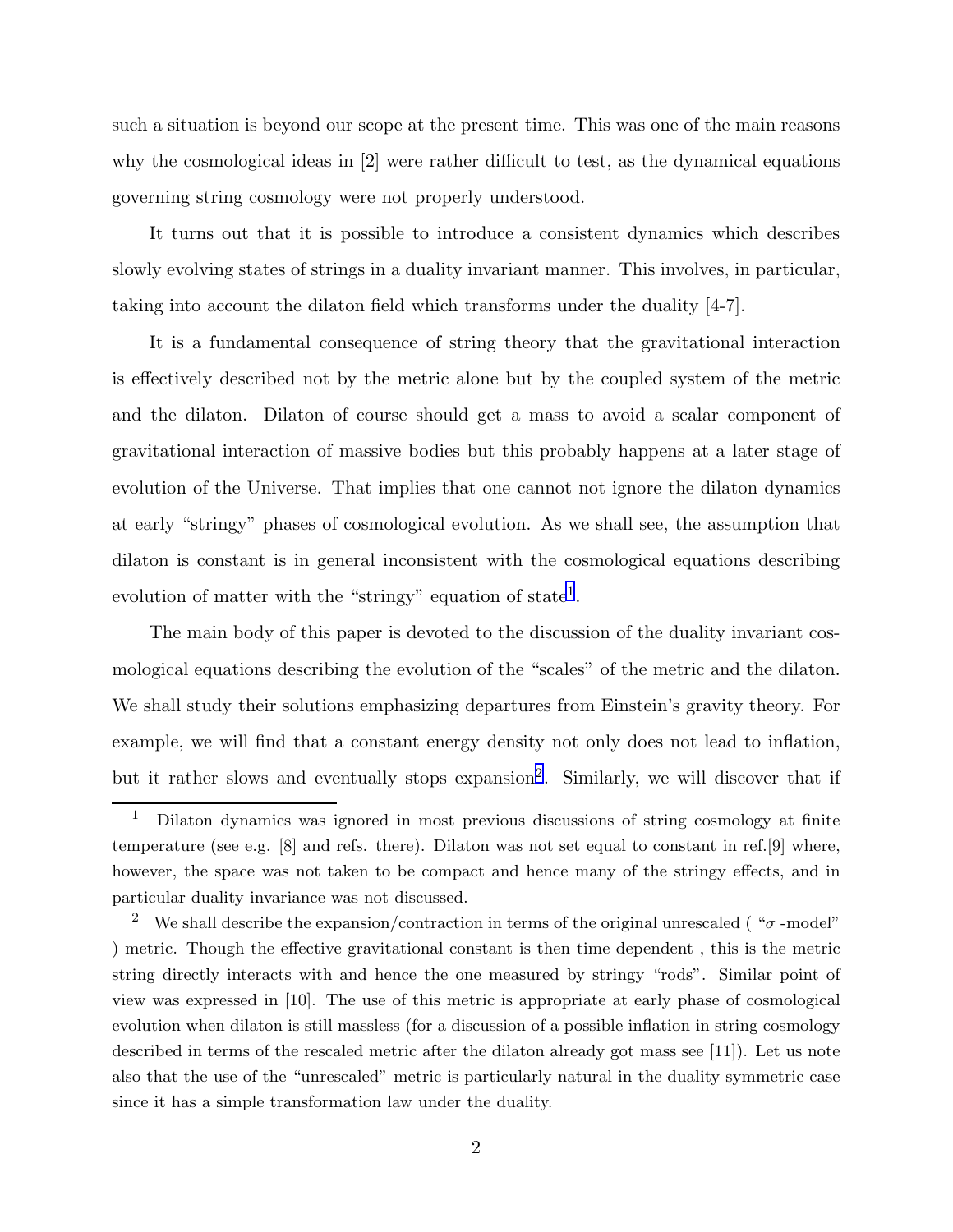the winding modes (by "winding modes" we mean a more general notion of stringy states whose masses grow with a growing scale of the universe) are not annihilated (which may happen if they are not in thermal equilibrium) they halt the expansion. Using our equations we can study some simple aspects of the cosmological scenario proposed in [2] in which the three dimensionality of extended space was suggested to be a consequence of string cosmology.

The equations we consider apply to both critical and non-critical strings and we study them both in the presence and in the absence of matter. The simplest solution corresponding to non-critical strings was first proposed by Myers [12] as a way to change the dimension of target space in string theory and was then used for construction of cosmological solutions in [13]. These solutions were further extended by Mueller [14] who found non-trivial cosmological solutions for which the radii of the toroidal universe change with time. We will show that specializing his solution to  $d=2$  one recovers (a region of) the two dimensional black-hole solution, which has been found to be related (in the leading order approximation) to a conformal theory  $[15]^3$ . We find that the more natural setup to discuss  $d=2$ cosmology is to go to an infinite fold cover of  $SL(2, R)/U(1)$ . This will avoid getting timelike loops and give us infinitely many universes parametrized by an integer  $n$ , such that the future of particles in the universe n could be in any universe  $m \geq n$ . The exact metric suggested for the  $d=2$  Euclidean black hole [17] which leads to a puzzle within a black-hole interpretation seems perfectly consistent once we use such a cosmological interpretation (corresponding to the universal cover of  $SL(2, R)/U(1)$ ).

The organization of this paper is as follows. In section 2 we derive the basic equations of string cosmology in the adiabatic approximation and discuss their duality invariance property. In section 3 we specialize to critical strings and consider some basic elements of string cosmology by studying the solutions of these equations. We find a simple intuitive

<sup>&</sup>lt;sup>3</sup> As was already pointed out in [5], the euclidean continuation of the  $d=2$  Myers solution coincides with the euclidean solution independently discovered in [16].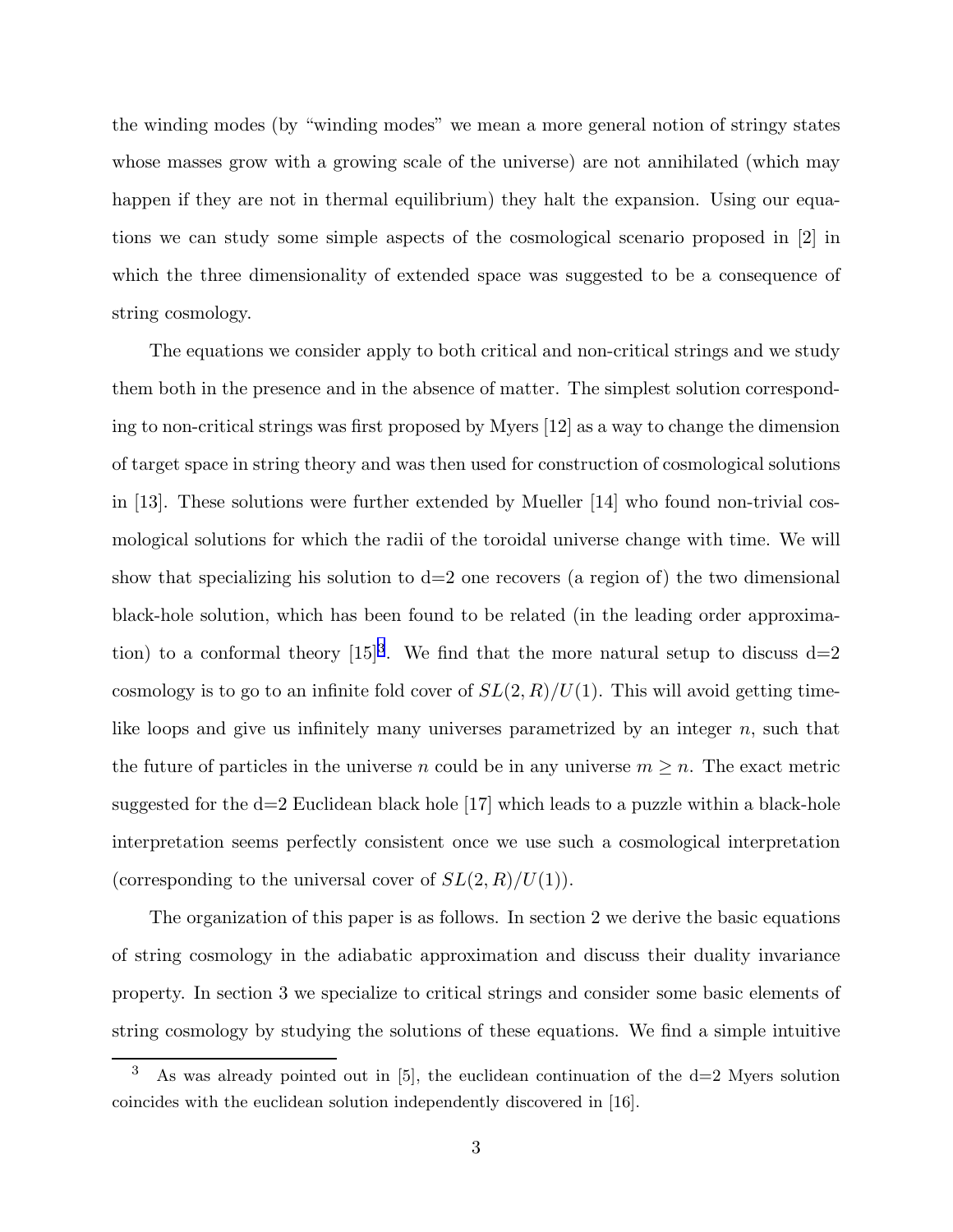way to think about the solutions based on the analogy with a mechanical model of a particle rolling on a potential under the influence of a damping force. In section 4 we concentrate on some aspects of non-critical string cosmology and its relation to the  $d=2$  black hole. We also briefly discuss how string one loop effects might modify the non-critical cosmological solutions. In section 5 we present our conclusions. In appendix A some aspects of the solutions to our cosmological equations are worked out.

#### 2. General Structure of Cosmological Equations

Let us consider strings propagating in a large universe of spatial dimension N. If N is not the critical spatial dimension of strings (i.e., if  $N < 25$  (9) for (super)strings), we could have one of two possibilities: either we have some  $N_c$  of compact internal dimensions which make up the rest of the spatial dimensions which we take to be static and to correspond to conformal theories on the worldsheet, or we are dealing with a "non-critical" string. In other words, if we set

$$
c = \frac{2}{3}(d_c - N - N_c)
$$

where  $d_c$  is the critical spatial dimension, in the first case  $c = 0$ , and in the second case  $c \neq 0$ . For simplicity we take the N-dimensional space to be a periodic box (torus) of lengths  $a_i = \exp \lambda_i$  ( i runs from 1 to N). However, many of the ideas developed in this paper can easily be extended to more general cases.

It is a well known principle in string theory that as long as we concentrate on slowly varying fields, we can hope to describe the global aspects of the dynamics of the theory reasonably well by concentrating on massless modes, and keeping only the leading derivative terms ('adiabatic' approximation). The types of massless modes depend on a particular choice of vacuum backgrounds strings are propagating in, and on whether we are considering bosonic strings, superstrings, or heterotic strings. But they always include a gravitational field and a dilaton (for simplicity we shall ignore the antisymmetric tensor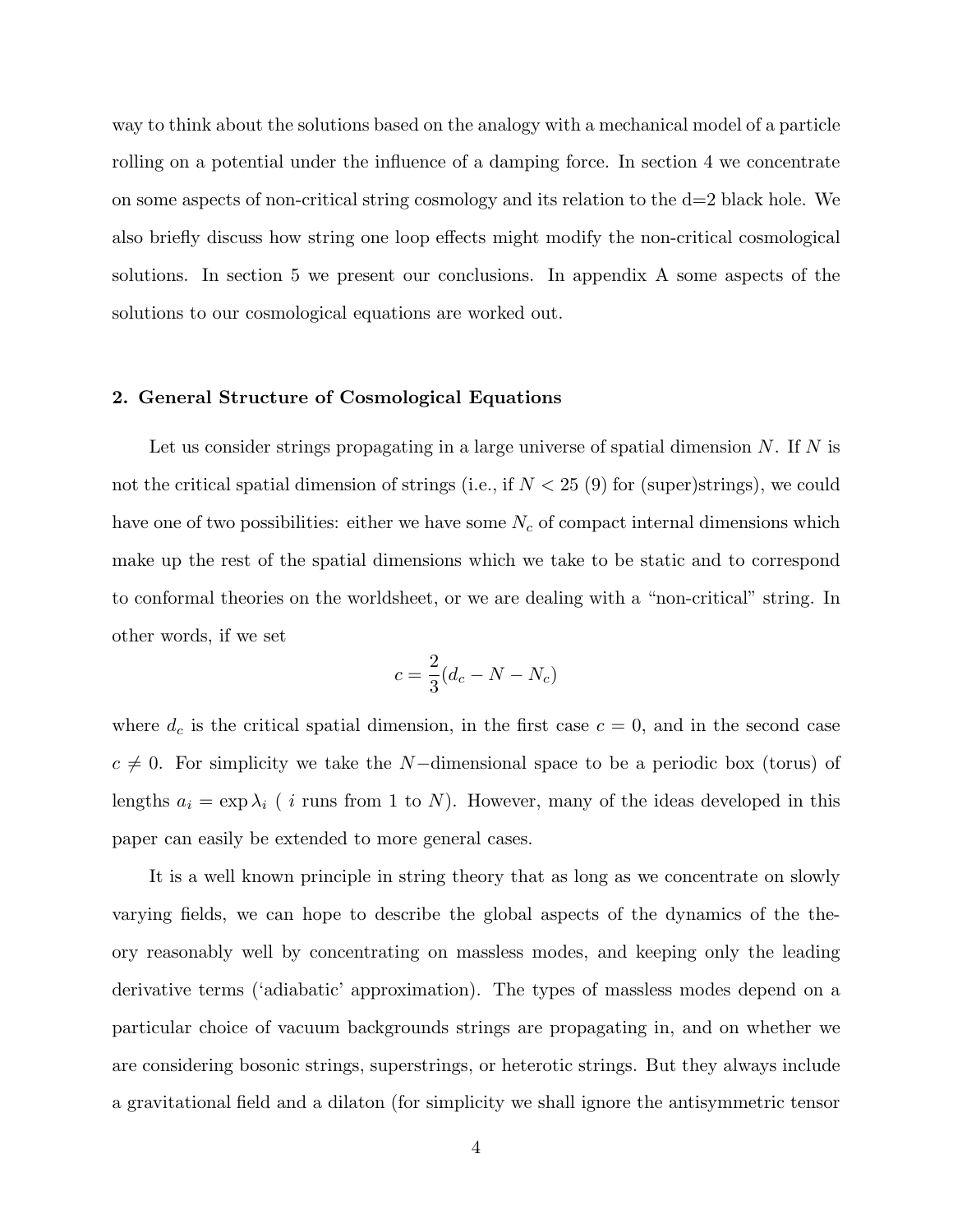field). If the radii are large compared to the string scale the leading order terms in the low energy expansion of the tree level gravitational-dilaton effective action of the closed string theory are [18] (we shall absorb the gravitational coupling constant into  $\phi$  and set  $\alpha' = 1$ )<sup>4</sup>

$$
S_0 = -\int d^{N+1}x \sqrt{-G} \,\mathrm{e}^{-2\phi} \left[ \, c + \, R \, + 4(D\phi)^2 \, \right] \,. \tag{2.1}
$$

Note that  $e^{\phi}$  plays the role of coupling 'constant' in string theory. The first question we would like to address is whether we should trust this action at all for Planckian size spatial dimensions, i.e., when  $\lambda_i \sim 0$ . The answer is no, if we wish to take all the modes in the above action seriously. The above action manifestly breaks the duality symmetry of string theory. The reason is that when we approach Planckian size universes the momentum modes (which correspond to inhomogeneity in the metric and dilaton fields) become massive, and the winding modes which wrap around the box and were ignored previously will have to be taken into account, as they have mass comparable to that of the momentum modes. This 'doubling of the space' seems very difficult to deal with, and on top of that we have to remember that the oscillator (higher level) modes are also going to become important since they will be of the same energy as the momentum modes.

However, the following observation allows us to still take part of the above action seriously. The point is that the space independent parts of the above fields have zero energy independent of the size of the universe, and thus we can naturally concentrate on them, setting the other Planckian modes to zero. Note in particular that these spatially independent modes are common to both the momentum and winding excitations, so truncating to these modes alone will be consistent with duality. Therefore we should expect that even though the above action naively seems to pick momentum modes over winding modes, i.e., the space over the dual space, concentrating on spatially constant fields restores the duality symmetry. Thus we should trust the above action as far as the overall scales of

<sup>&</sup>lt;sup>4</sup> The volume of the internal space, if there is any, can be gotten rid of by a shift in  $\phi$ .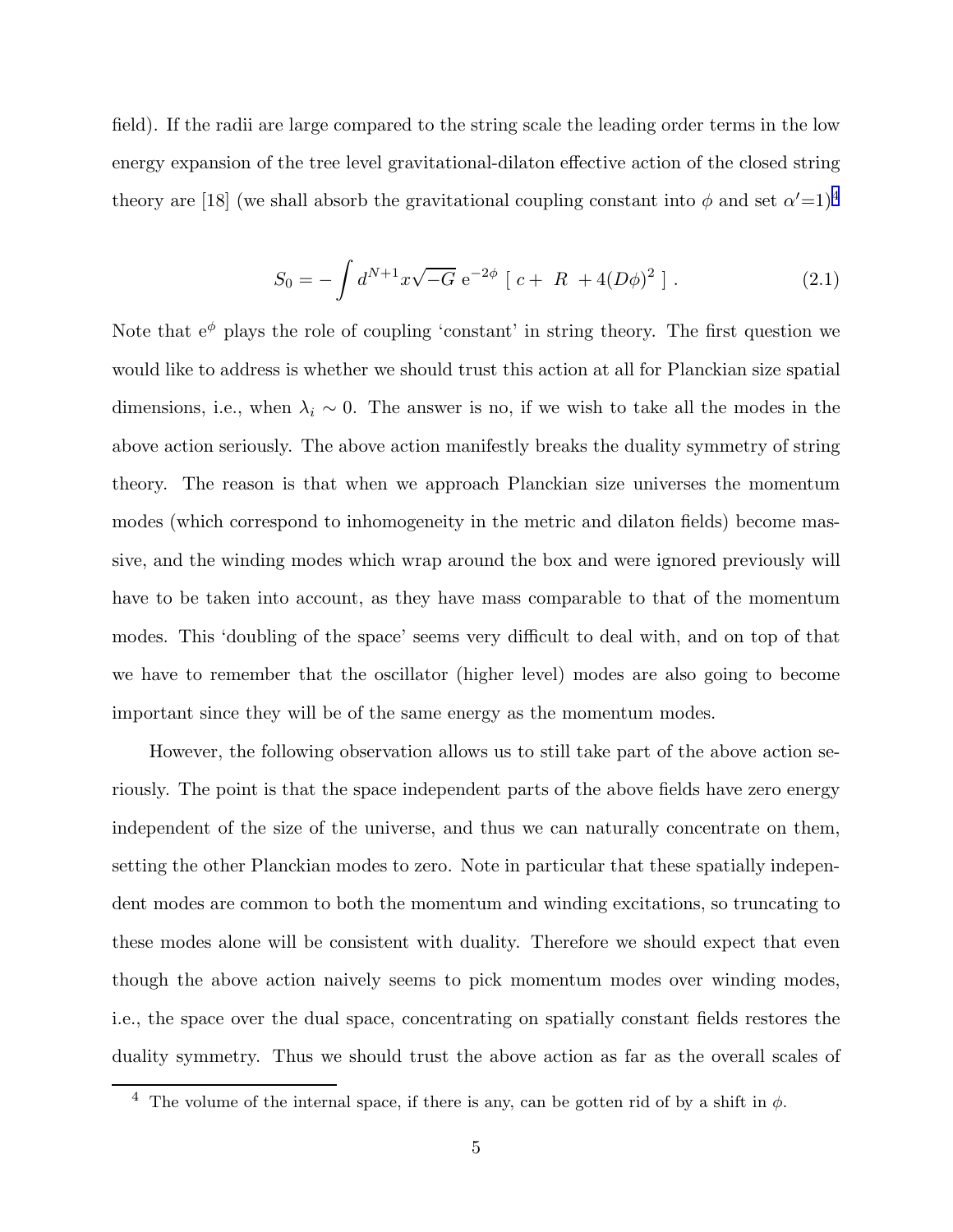the universe are concerned and not so much as a description of inhomogeneities of the universe. And in addition we should assume that the fields are varying slowly with time.

Let us see how the duality invariance  $a_i \to 1/a_i$  is restored in the above action once we concentrate on zero modes. Let us therefore consider the metric and the dilaton field of the form

$$
ds2 = -dt2 + \sum_{i=1}^{N} ai2(t) dxi2
$$

$$
ai = e\lambdai(t) , \phi = \phi(t) .
$$

It is useful to introduce the "shifted" (and rescaled by 2) dilaton field  $\varphi$  which absorbs the space volume factor

$$
\varphi \equiv 2\phi - \sum_{i=1}^{N} \lambda_i \ \ , \quad \sqrt{-G} \ e^{-2\phi} = e^{-\varphi}
$$

Then the action becomes

$$
S_0 = -\int dt \; e^{-\varphi} \sqrt{-G_{00}} \; [c - G^{00} \sum_{i=1}^N \dot{\lambda}_i^2 + G^{00} \dot{\varphi}^2] \; .
$$

We have kept  $G_{00}$  as we need to vary the action with respect to it in order to get the full set of equations of motion ( in the equations of motion  $G_{00}$  is set to  $-1$ ). Dot denotes the time derivative. The above action is manifestly invariant under the duality transformation  $|4-6|$ 

$$
\lambda_i \to -\lambda_i \quad , \quad \phi \to \phi - \lambda_i \quad , \quad \varphi \to \varphi \tag{2.2}
$$

,

.

(here i is any number among  $1,..,N$ ; more general duality transformations are obtained by combining these basic ones).

The above action is written in the absence of stringy "matter". To discuss cosmology it is important to incorporate matter into the system. Assuming that the effective string coupling is small let us take the matter to be a gas of (free) string modes in a thermal equilibrium at the temperature  $\beta^{-1}$ . Then matter contribution to the action is represented by

$$
S_m = \int dt \sqrt{-G_{00}} F(\lambda_i, \beta \sqrt{-G_{00}}) .
$$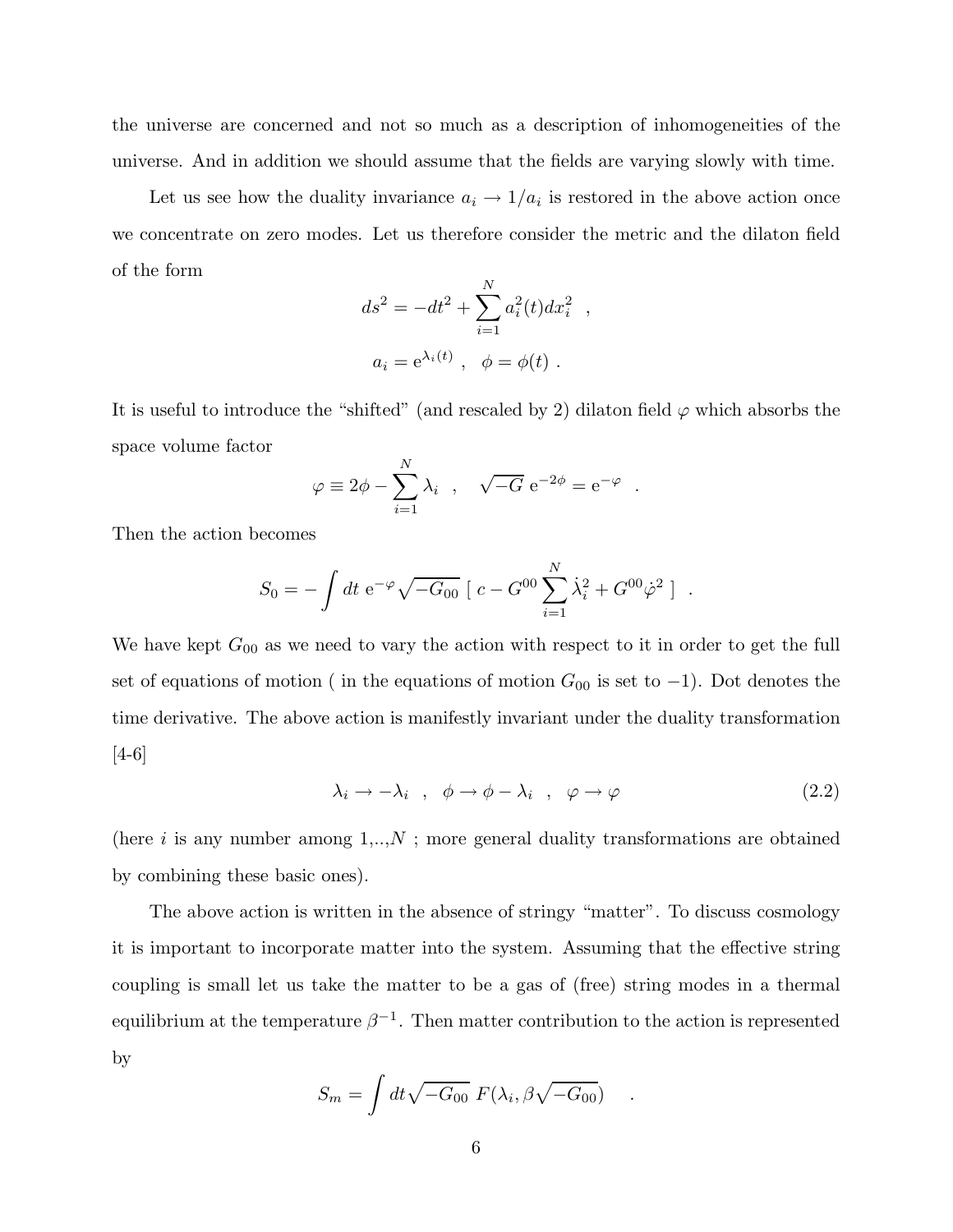<span id="page-8-0"></span>Here  $F$  is the (one loop) free energy and can be represented in terms of the one loop string partition function in a torus of radii  $e^{\lambda_i}$  and periodic Euclidean time of perimeter  $\beta\sqrt{-G_{00}}$ ,  $Z = -\beta F$ . The adiabaticity assumption implies that we can replace constant radii and  $\beta$  by functions of time. Taking the full action

$$
S = S_0 + S_m = -\int dt \sqrt{-G_{00}} [e^{-\varphi} (c - G^{00} \sum_{i=1}^N \dot{\lambda}_i^2 + G^{00} \dot{\varphi}^2) - F(\lambda_i, \beta \sqrt{-G_{00}})]
$$

and varying it with respect to  $\lambda_i$ ,  $\phi$  and  $G_{00}$  and we find the following equations<sup>5</sup>

$$
c - \sum_{i=1}^{N} \dot{\lambda}_i^2 + \dot{\varphi}^2 = e^{\varphi} E \quad , \tag{2.3}
$$

$$
\ddot{\lambda}_i - \dot{\varphi} \dot{\lambda}_i = \frac{1}{2} e^{\varphi} P_i \quad , \tag{2.4}
$$

$$
\ddot{\varphi} - \sum_{i=1}^{N} \dot{\lambda}_i^2 = \frac{1}{2} e^{\varphi} E \quad , \tag{2.5}
$$

where

$$
E = -2\frac{\delta S_m}{\delta G_{00}} = F + \beta \frac{\partial F}{\partial \beta} ,
$$

$$
P_i = -\frac{\delta S_m}{\delta \lambda_i} = -\frac{\partial F}{\partial \lambda_i}.
$$

 $E$  is the total energy of the matter and  $P_i$  is the pressure in the i-th direction times the volume. These equations imply a modified conservation law for the energy (following from the invariance under reparametrizations of time )

$$
\dot{E} + \sum_{i=1}^N \dot{\lambda}_i P_i = 0 .
$$

Since  $F = F(\lambda(t), \beta(t))$  this is equivalent to the conservation of the entropy  $S = \beta^2 \partial F/\partial \beta$ , i.e. our matter is indeed evolving adiabatically. This means that for a given radius determined by  $\lambda_i$  the temperature  $\beta^{-1}$  adjusts itself so that S remains constant. Solving the

 $5$  Similar equations were discussed in [9] and also in [6] where the matter was represented by the energy-momentum tensor of a macroscopic string. Even though we derived the above equations using the canonical ensemble, they are valid even when the canonical ensemble description breaks down (as is the case near Hagedorn temperature) and we have to use the more fundamental microcanonical ensemble.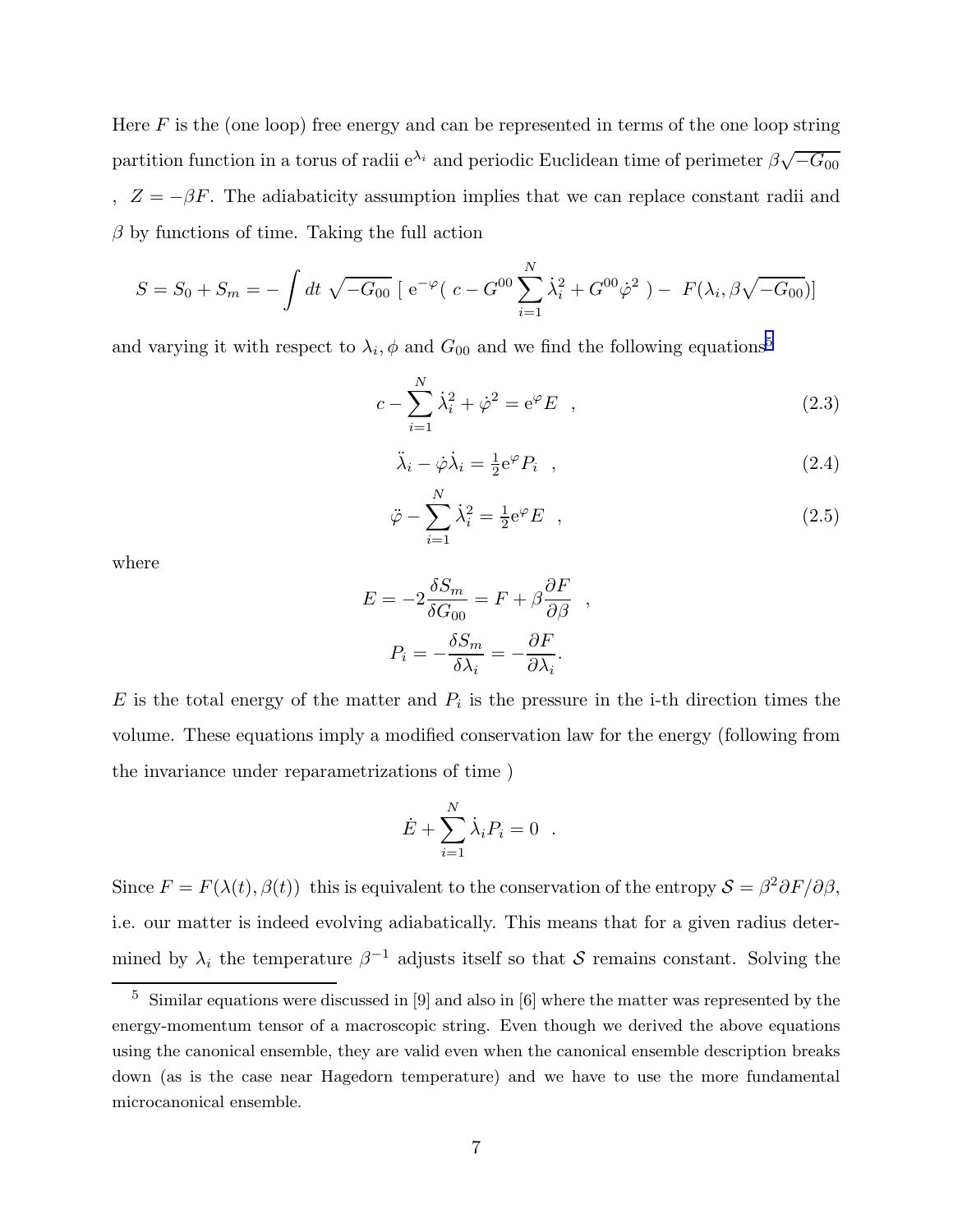adiabaticity condition we can express  $\beta$  in terms of  $\lambda_i$  and hence represent E as a function of  $\lambda_i$  alone,

$$
E(\lambda) = E(\lambda, \beta(\lambda)) .
$$

In what follows we shall consider only this new function  $E(\lambda)$ . Since entropy is not changing we find

$$
P_i = -\frac{\partial E(\lambda)}{\partial \lambda_i} \quad . \tag{2.6}
$$

Note that the time derivative of  $(2.3)$  vanishes once we use  $(2.4)$  $(2.4)$  $(2.4)$  and  $(2.5)$  $(2.5)$  $(2.5)$ , and so the non-trivial content of equation [\(2.3](#page-8-0)) is that it fixes the constant of integration in terms of c. The above equations are duality invariant since F is invariant under  $\lambda \to -\lambda$  for a fixed temperature  $(E(\lambda))$  and  $\beta(\lambda)$  are also invariant and  $P_i$  changes sign under the duality).

Rewritten in terms of the original dilaton field  $\phi$  equations (2.3)–(2.5) take the form

$$
c - \sum_{i=1}^{N} \dot{\lambda}_i^2 + (2\dot{\phi} - \sum_{i=1}^{N} \dot{\lambda}_i)^2 = e^{2\phi} \rho , \qquad (2.7)
$$

$$
\ddot{\lambda}_j - (2\dot{\phi} - \sum_{i=1}^N \dot{\lambda}_i) \dot{\lambda}_j = \frac{1}{2} e^{2\phi} p_j , \qquad (2.8)
$$

$$
2\ddot{\phi} - \sum_{i=1}^{N} \ddot{\lambda}_i - \sum_{i=1}^{N} \dot{\lambda}_i^2 = \frac{1}{2} e^{2\phi} \rho
$$
 (2.9)

where  $\rho = E/V$ ,  $p_i = P_i/V$  and  $V = \exp \sum \lambda_i$  is the space volume. To compare these equations with standard cosmological equations in which the dilaton is ignored consider setting  $\phi$  (which is related to the coupling constant) to be constant. Then the equation (2.7) takes the well known form (with flat space),

$$
(\frac{\dot{a}}{a})^2 = \dot{\lambda}^2 = \frac{-c}{N^2 - N} + G\rho
$$
\n(2.10)

for some constant G, where  $-c/(N^2 - N)$  plays the role of the cosmological constant<sup>6</sup>. However, it is easy to see that if  $c = 0$  a solution with  $\phi = \text{const}$  is consistent with all the

 $6\,$  It is amusing to note that in this setup the problem of the vanishing cosmological constant seems to be related to the question of being on or off-criticality in string theory. This connection (which was already mentioned in the past) seems worth further study.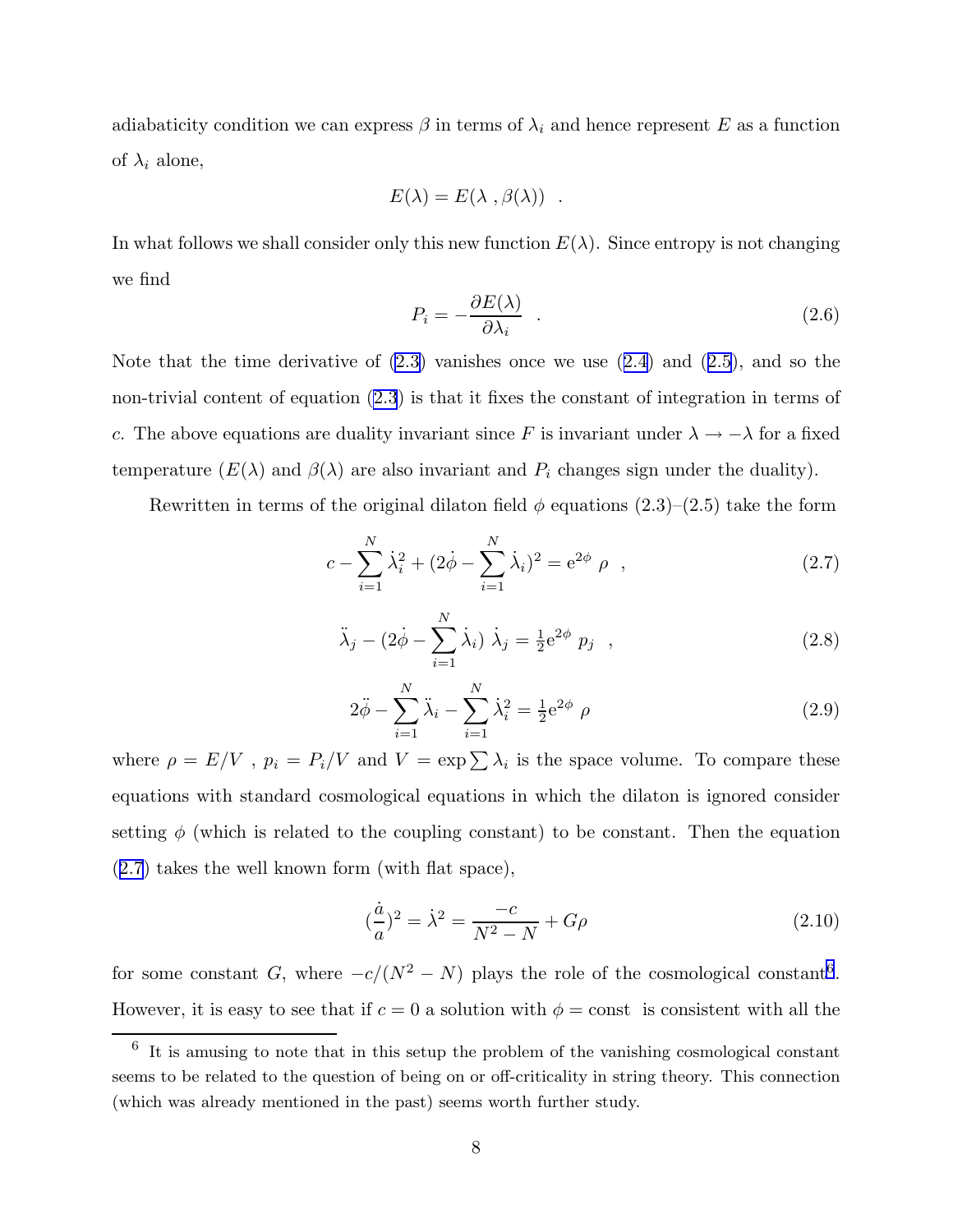<span id="page-10-0"></span>three equations only if

$$
\sum_{i=1}^N p_i = \rho \quad ,
$$

i.e., for a matter with the vanishing energy momentum trace, as is effectively the case for a gas of massless particles in a thermodynamical equilibrium. This "radiation -type" condition is not satisfied in a high temperature phase of string thermodynamics and is the reason for stringy departure from Einstein's gravity.

Let us discuss some general aspects of equations  $(2.3)$  $(2.3)$  $(2.3)$ ,  $(2.4)$  and  $(2.5)$ . It is important to notice that the equations for  $\lambda_i$  [\(2.4\)](#page-8-0) are the same as that of a point particle in the presence of a time dependent potential  $\frac{1}{2}e^{\varphi}E(\lambda)$  and damped or boosted (depending on whether  $\dot{\varphi}$  is negative or positive) by a dilaton "friction" force. Note that within this mechanical interpretation the "integration constant" c in  $(2.3)$  plays the role of a fixed energy of the system.

Also, the equation for  $\varphi$  can be summarized by subtracting equation [\(2.5\)](#page-8-0) from [\(2.3](#page-8-0)) and defining  $y = e^{-\varphi}$ , which leads to

$$
\ddot{y} + cy = \frac{1}{2}E \quad . \tag{2.11}
$$

This equation for y can be interpreted as that for the endpoint of a spring, with spring constant c, and with the external force  $\frac{1}{2}E(\lambda)$ . These interpretations allow us to develop an intuitive picture for the nature of the solutions to our equations. As it turns out, the behavior of solutions will be rather different depending on whether or not we are describing critical strings, i.e., whether or not  $c = 0$ .

#### 3. Critical String Cosmology

This case corresponds to setting  $c = 0$ . The important qualitative simplification that happens in this case is that since  $E$  is positive (assuming no Casimir - like negative contribution to energy) from equation [\(2.3\)](#page-8-0) we conclude that  $\dot{\varphi}$  can never become zero. In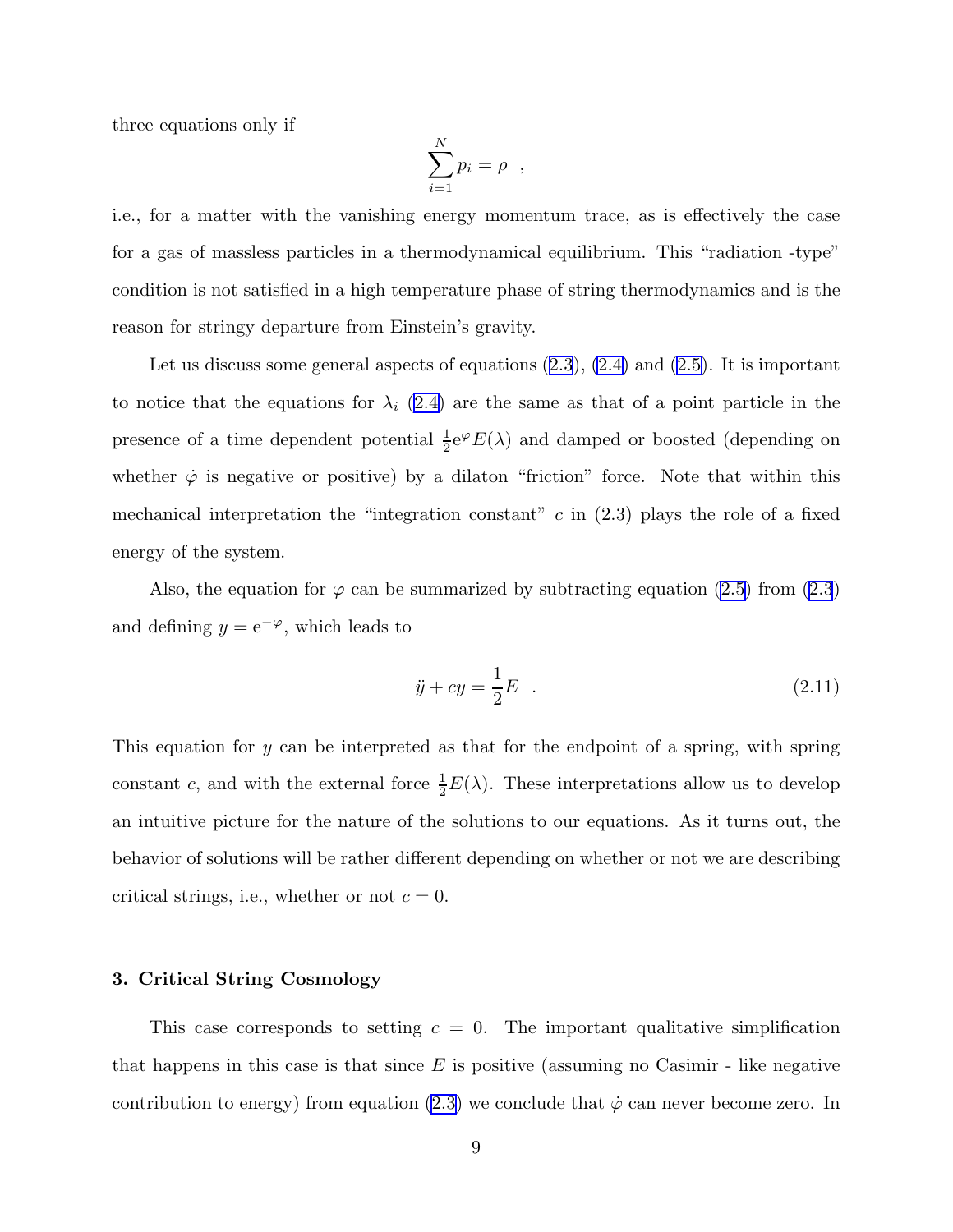<span id="page-11-0"></span>other words,  $\dot{\varphi}$  never changes sign, and thus it provides a damping or a boosting effect in equation [\(2.4](#page-8-0)) for all time. We will consider the damping case  $\dot{\varphi} < 0$ ; the boosting case can be obtained by time reversal. A strong reason to consider  $\dot{\varphi} < 0$  is that otherwise the boosting effect of dilaton on  $\lambda$  will invalidate the adiabatic approximation used in the derivation of the above equations. Also, growing  $\varphi$  together with expanding  $\lambda$  implies the growth of the effective coupling  $\exp \phi$  in contradiction with a weak coupling assumption.

From equation ([2.5](#page-8-0)) it follows that  $\ddot{\varphi} > 0$  and thus  $\dot{\varphi}$  is growing in time. Since  $\dot{\varphi}$ is negative and it will never cross zero we conclude that (as long as  $E \neq 0$ )  $\dot{\varphi}$  continues growing towards 0 and approaches 0 as  $t \to \infty$ .

For simplicity let us consider the isotropic case, i.e. assume that all  $\lambda_i$  are equal to each other and denoted by  $\lambda$  so that  $a = \exp \lambda$  is the cosmological scale. The equations we get can be written as

$$
c - N\dot{\lambda}^2 + \dot{\varphi}^2 = e^{\varphi} E \quad , \tag{3.1}
$$

$$
\ddot{\lambda} - \dot{\varphi}\dot{\lambda} = \frac{1}{2}e^{\varphi}P \quad , \tag{3.2}
$$

$$
\ddot{\varphi} - N\dot{\lambda}^2 = \frac{1}{2}e^{\varphi}E \quad , \tag{3.3}
$$

where  $P = -N^{-1}\partial E/\partial \lambda$  and for critical strings we simply set  $c = 0$  in (3.1).

In order to solve this system of equations we will need to specify  $E(\lambda)$  as well as provide the initial conditions for  $\lambda$ ,  $\varphi$  and  $\dot{\varphi}$ .  $E(\lambda)$  encodes string thermodynamics by specifying how the total energy in the box has to change as a function of  $\lambda$  in order to keep the entropy constant. Motivated by string cosmology, the function  $E(\lambda)$  was introduced and studied using string thermodynamics in [2] (some properties of  $E(\lambda)$ ) were further clarified in [19], see also [20] ). Its basic structure is indicated in fig. 1.

This function is duality symmetric under  $\lambda \to -\lambda$ . Its structure is well understood near  $\lambda \sim 0$  and for very large  $\lambda$ . In the first region near  $\lambda \sim 0$ , which we call the Hagedorn region, the temperature of the strings is very close to the Hagedorn temperature and the energy is almost independent of  $\lambda$ . It is given by  $E = T_H \mathcal{S}$  where  $T_H$  is the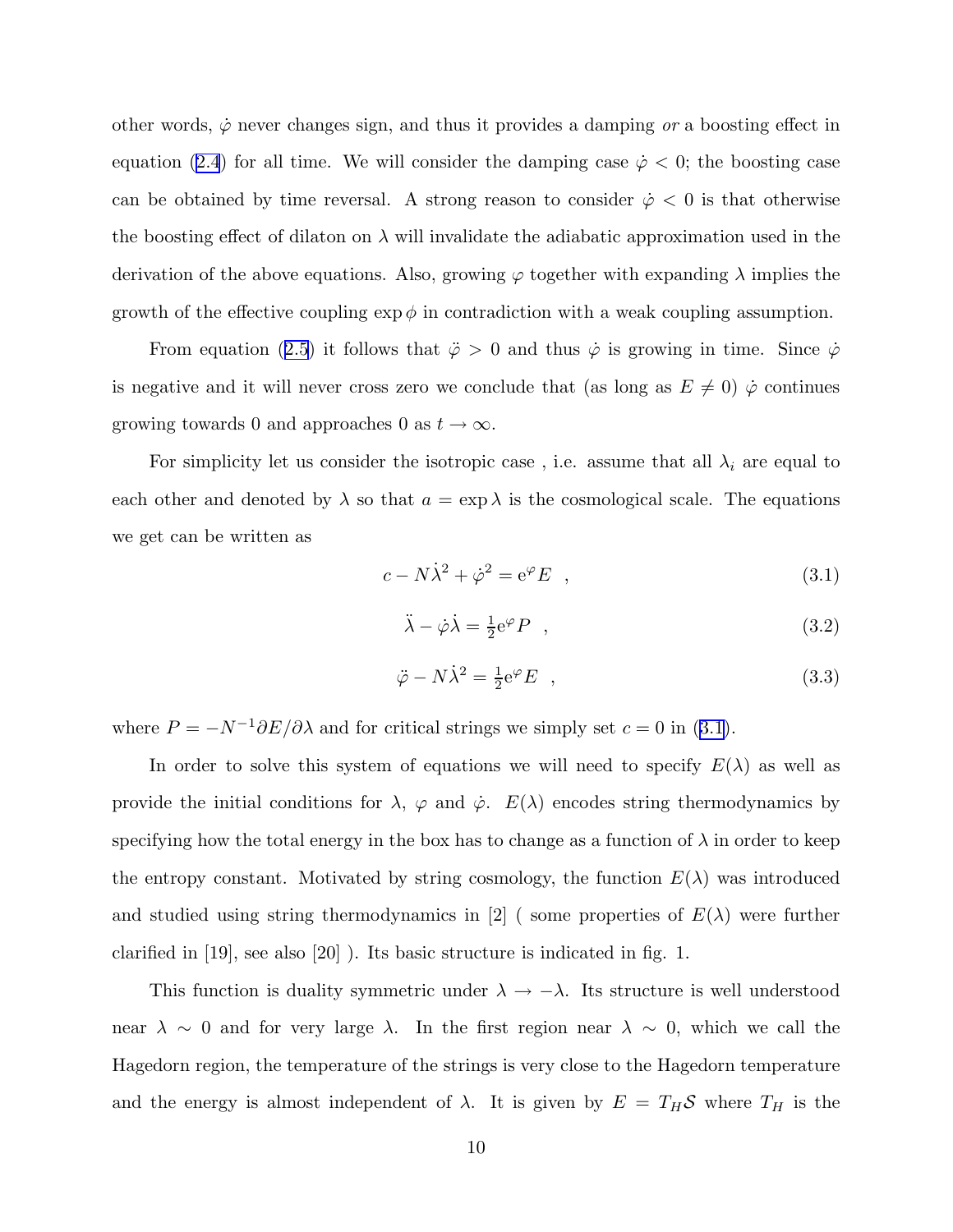Hagedorn temperature (fixed for a given string theory) and  $\mathcal S$  is the total entropy. For large enough  $\lambda$  temperature drops significantly compared to the Hagedorn temperature, and the massive modes of string go out of equilibrium so that we are left with the massless modes. In this 'radiation dominated' region we thus have the usual relation of how E depends on the radius of the universe for a gas of massless particles. In fact, the temperature drops as  $1/a = \exp(-\lambda)$  and  $E \propto T^{N+1}a^N \propto a^{-1}$ . In other words  $E = Ce^{-\lambda}$  where C is determined by S and the number of massless modes. The behaviour of E in the intermediate region between the Hagedorn region and the radiation dominated region is only partially understood but it has been shown that  $E$  is monotonically decreasing (in the Hagedorn regime) with increasing  $|\lambda|$  [19], and it is natural to believe that this is true for all  $\lambda$ . So if we start with the initial conditions that  $\dot{\varphi} < 0$  the decreasing of the potential E with increasing  $|\lambda|$  will force  $\lambda$  to slide down the potential towards increasing values of  $|\lambda|$ , until we emerge at the radiation dominated era. The universe will continue its expansion, and in fact it will approach the radiation dominated era of the standard cosmology. In other words, independently of the details of  $E$ , or the initial conditions, one finds that  $2\phi = \varphi + N\lambda$ , which determines the string coupling constant, rapidly approaches a constant and the radius ultimately grows as  $a \sim A t^{\frac{2}{N+1}}$  for large t, as is the case for standard radiation dominated cosmology. This is discussed in appendix A.

What determines N, the number of extended spatial dimensions? One idea to explain why  $N \leq 3$  was suggested in [2]. It was based on the possibility that if the space expands in more than three dimensions, the assumption of maintaining thermal equilibrium may not be a good one, as for example the winding modes of strings will have a hard time finding and annihilating one another. Thus they would fall out of equilibrium and will be around. It was suggested there that if winding modes are around this may stop expansion. The universe would not expand until it learns the lesson that it is only possible to expand in three or smaller number of dimensions.

Let us note that Einstein's theory of gravity leaves us uncomfortable with the above suggestion that winding modes may prevent expansion. Recall that cosmological expansion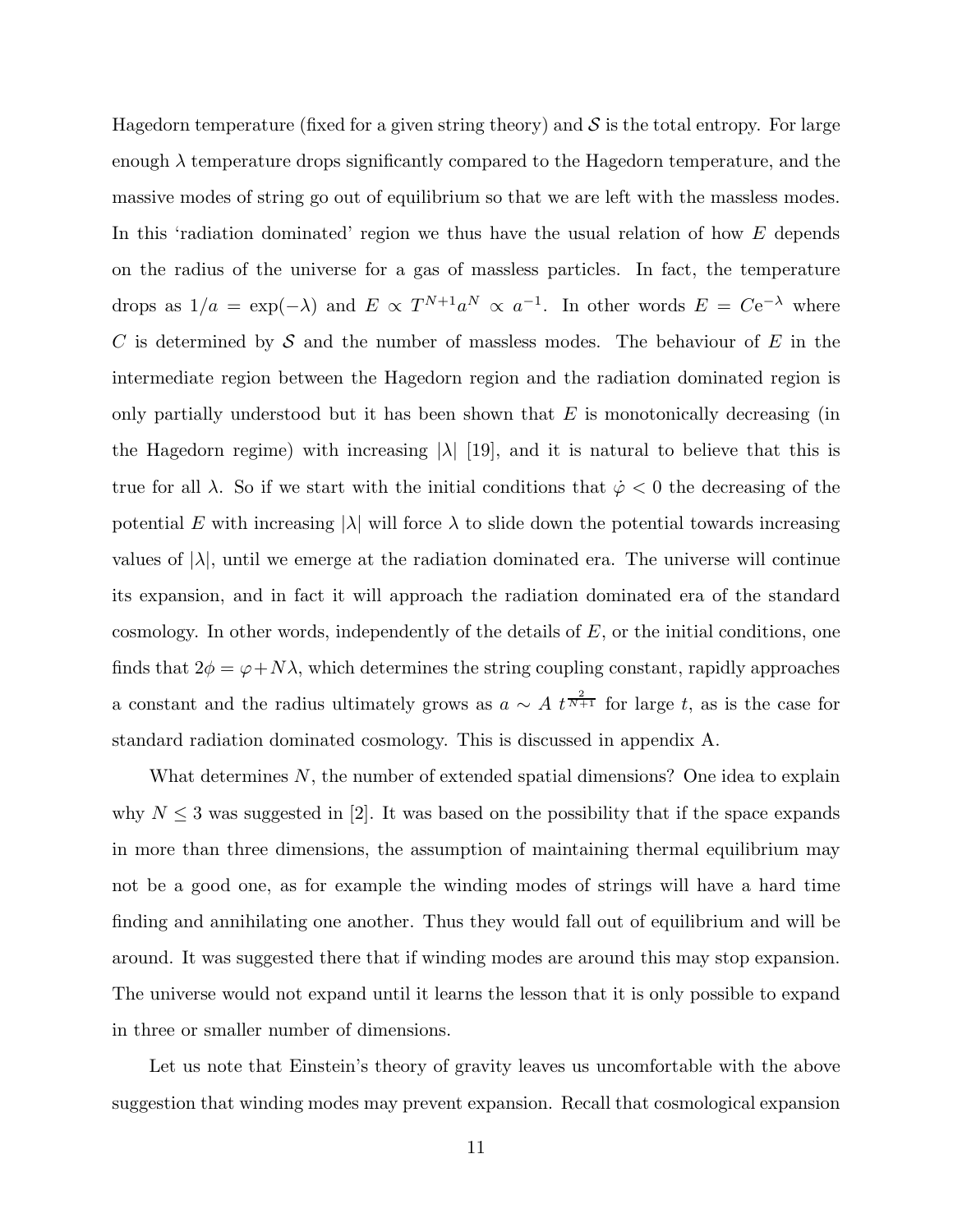rate for a flat universe with vanishing cosmological constant satisfies  $\dot{\lambda}^2 = G\rho$  in FRW cosmologies. In particular any form of matter, since it contributes to  $\rho$ , helps accelerate expansion. This in particular implies that the winding modes accelerate expansion in standard gravity theory, rather than prevent expansion. On the other hand the idea in [2] was based on duality which states that what usual matter does for the size of the universe (i.e. accelerates expansion) the dual matter (the winding states) should do for the dual size of the universe (i.e., accelerate contraction). This was a puzzle which was not fully resolved in [2] . We will now see that our equations resolve this paradox by showing that they drastically differ from Einstein's equations in such cases and indeed are consistent with the idea that winding modes slow down and ultimately stop the expansion.

If the winding modes are around the energy E is going to grow with  $\lambda$ , as larger  $\lambda$ mean bigger boxes and thus more stretched winding strings with higher energies. The mass of the winding states will increase with  $\lambda$  as exp $\lambda$ . E growing with  $\lambda$  means that  $\lambda$  < 0 as  $\lambda$  will have to climb the potential E. So this slows the expansion and in fact ultimately stops it as it is shown in appendix A. More generally, it is shown there that if we take for large  $\lambda$ 

$$
E \propto exp(\alpha \lambda)
$$

then for  $\alpha$  positive the universe reaches a maximum size and then contracts back. Constant matter energy density corresponds to  $\alpha = N$  and it prevents expansion even more strongly! So we conclude that dilaton suppresses the inflationary mechanism based on constant energy density<sup>7</sup>. If  $\alpha$  is negative the universe expands forever (as is the case for the radiation dominated era where  $\alpha = -1$ ).

The duality symmetry of  $E$  implies that while the winding modes (providing the growth of E at large  $\lambda$ ) oppose expansion, the momentum modes (providing the growth of

<sup>7</sup> As was already noted in the Introduction, this does not rule out the possibility of inflation at a later stage of evolution when dilaton gets a mass and it is appropriate to use the redefined metric.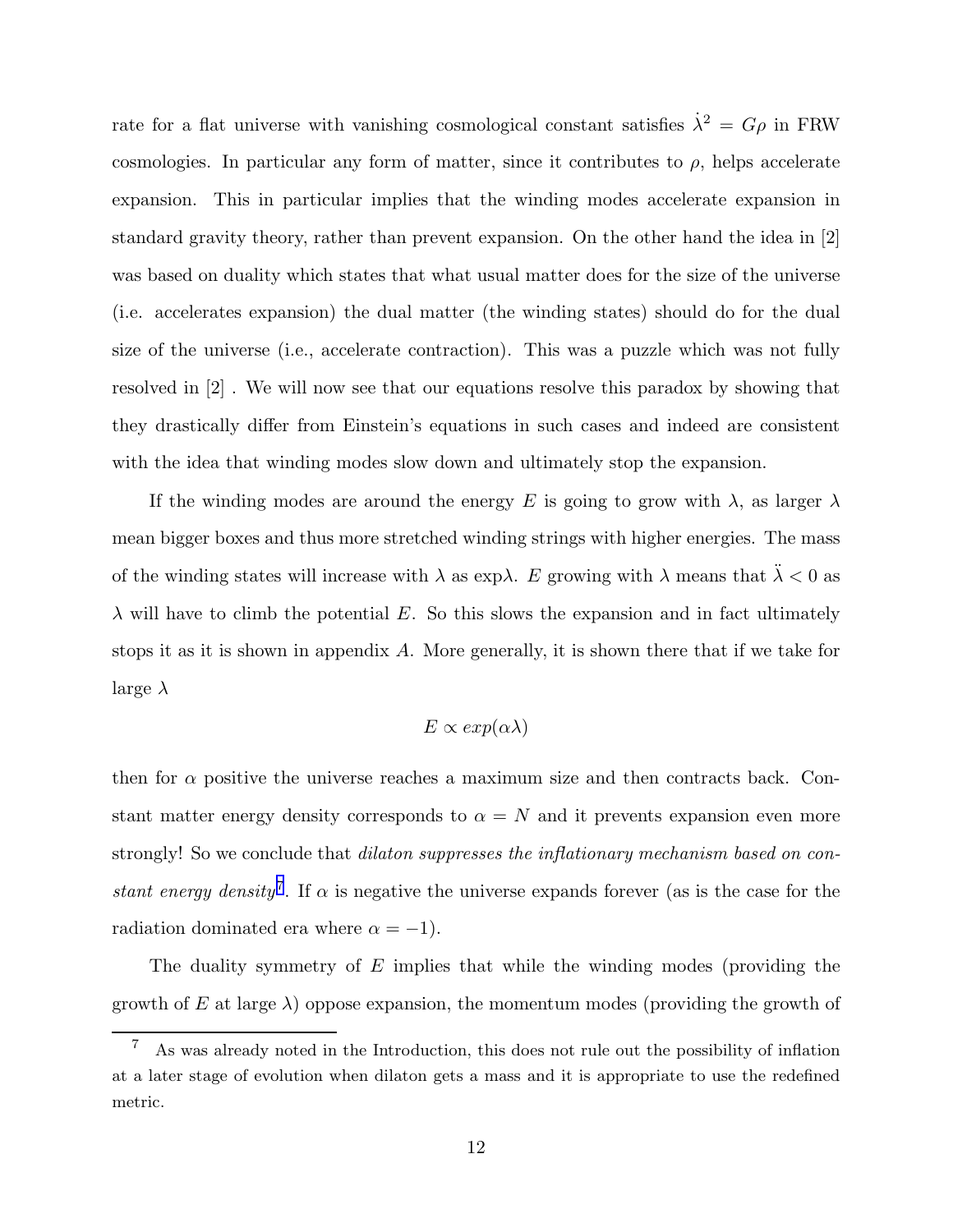E at large negative  $\lambda$ ) oppose contraction. As a result, in the absence of equilibrium the universe sees the effective  $E$  represented as a dashed curve in fig. 1 and the radius of the Universe will be oscillating between maximal and minimal values.

So the basic picture one is led to is a universe which oscillates in many directions for a while around the Planck scale (maybe within a few orders of magnitude), until by coincidence it starts expanding in smaller number of directions (the most likely one being the largest possible dimension consistent with maintaining equilibrium, namely 3). Then it expands forever and we find ourselves in the radiation dominated era of the standard cosmology. This may also explain the large entropy problem. The entropy may be large because during this "trial and error" period of the early universe, as the strings were out of equilibrium we would generate ( if this process takes long ) a lot of entropy. In other words, the large entropy problem may be related to having an 'old' universe.

An important issue to resolve in string cosmology is to explain the absence of massless dilatons at the present time. One should expect that somehow a potential is generated for the dilaton and it will have to sit at its minimum picking up a mass. The mechanism of how this precisely should happen in string theory is not known yet and is the biggest gap in connecting string cosmology to observable cosmology. This is presumably related to the fundamental question of how supersymmetry breaking takes place in string theory while maintaining vanishing cosmological constant.

#### 4. Non-critical String Cosmology

The case of non-critical string cosmology is an analog of non-vanishing cosmological constant case of cosmology in standard theory of gravity. We shall consider the case of  $c > 0$ . Cosmological solutions for the toroidal space and non-zero c in the absence of matter ( $E = 0$ ) has been previously studied in [14]. One obtains from  $(2.11)$  (setting  $E=0$ )

$$
y = e^{-\varphi} = A \sin 2bt
$$
,  $b^2 = c/4$ .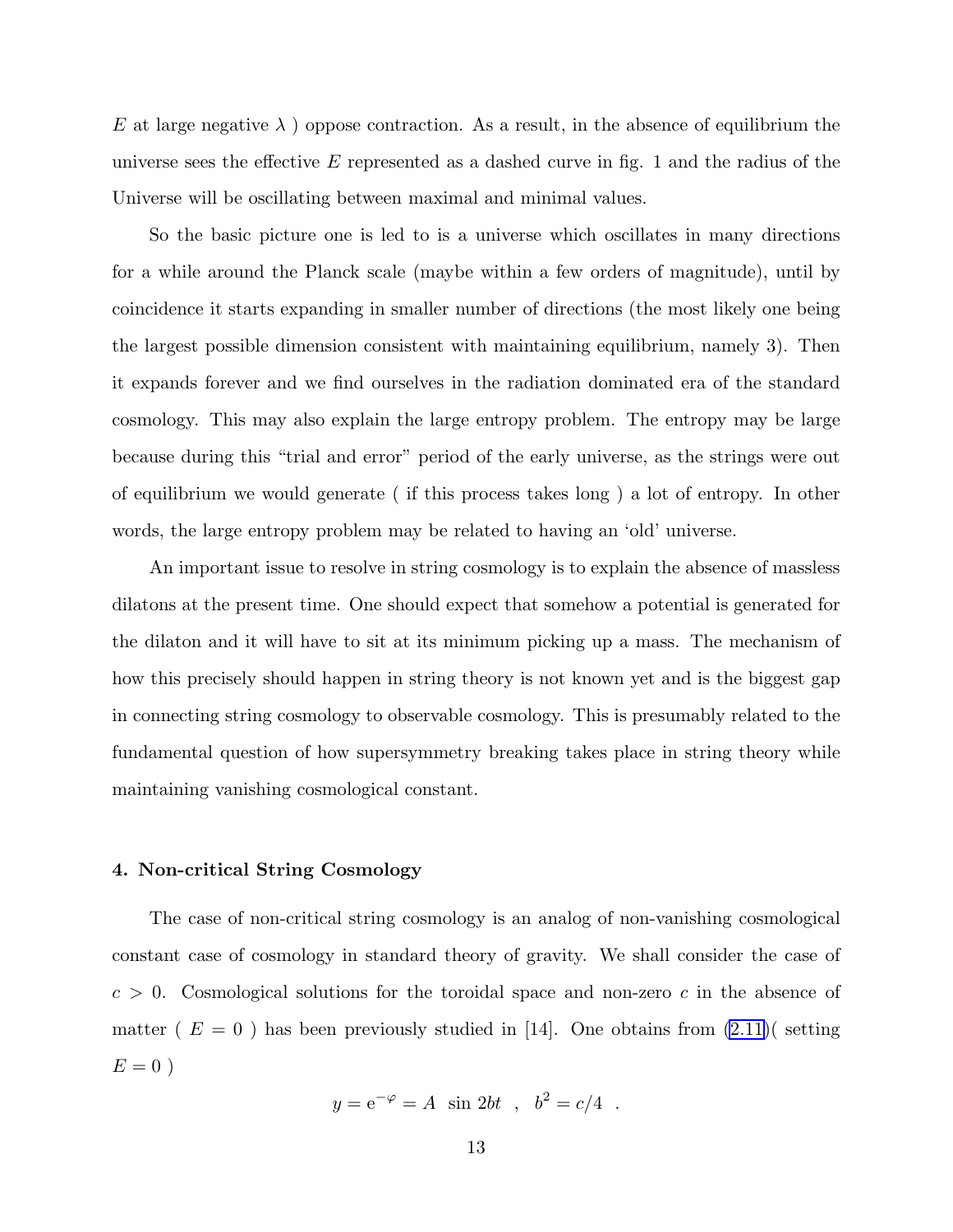From  $(2.4)$  $(2.4)$  (with  $P_i = 0$ ) one learns that

$$
\dot{\lambda}_i = k_i e^{\varphi} , k_i = \text{const} ,
$$

which can be easily integrated to yield

$$
\lambda_i = \lambda_{i0} + q_i \ln \tan bt \quad ,
$$

subject to the condition resulting from equation [\(2.3\)](#page-8-0)

$$
\sum_{i=1}^N q_i^2 = 1
$$

These solutions can also be extended to  $c \leq 0$  [14]. Note that for  $c > 0$  these solutions are singular, i.e., the fields blow up at finite time. In fact, as it is easy to see from ([2.11](#page-10-0)), the oscillatory nature of solution forces  $y$ , which should be positive, to cross zero in finite time (so that  $\varphi$  blows up in finite time). This could in principle be balanced by a positive energy density appearing on the right hand side of [\(2.11\)](#page-10-0).

For the above singular solutions the adiabatic approximation which went into their derivation breaks down, and so we should not trust them near the singularity. Even so, one would expect that there should be a solution for any reasonable initial condition, if we believe in completeness of string theory. This leads us to expect that there should be an exact conformal theory which asymptotically reproduces Mueller's solutions. For the case  $N = 1$  we will now see directly that this is indeed the case. In fact the corresponding conformal theory turns out to be the  $SL(2, R)/U(1)$  coset model which was recently linked to the black hole geometry in [15].

For  $N = 1$  we have  $q_1 = \pm 1$ . Let us take the plus sign for q as the other sign (giving the dual solution [5]) corresponds simply to shifting of time. We thus have

$$
\varphi = \varphi_0 - \ln \sin 2bt \quad , \quad \lambda = \lambda_0 + \ln \tan bt \quad , \quad b^2 = 4 \; .
$$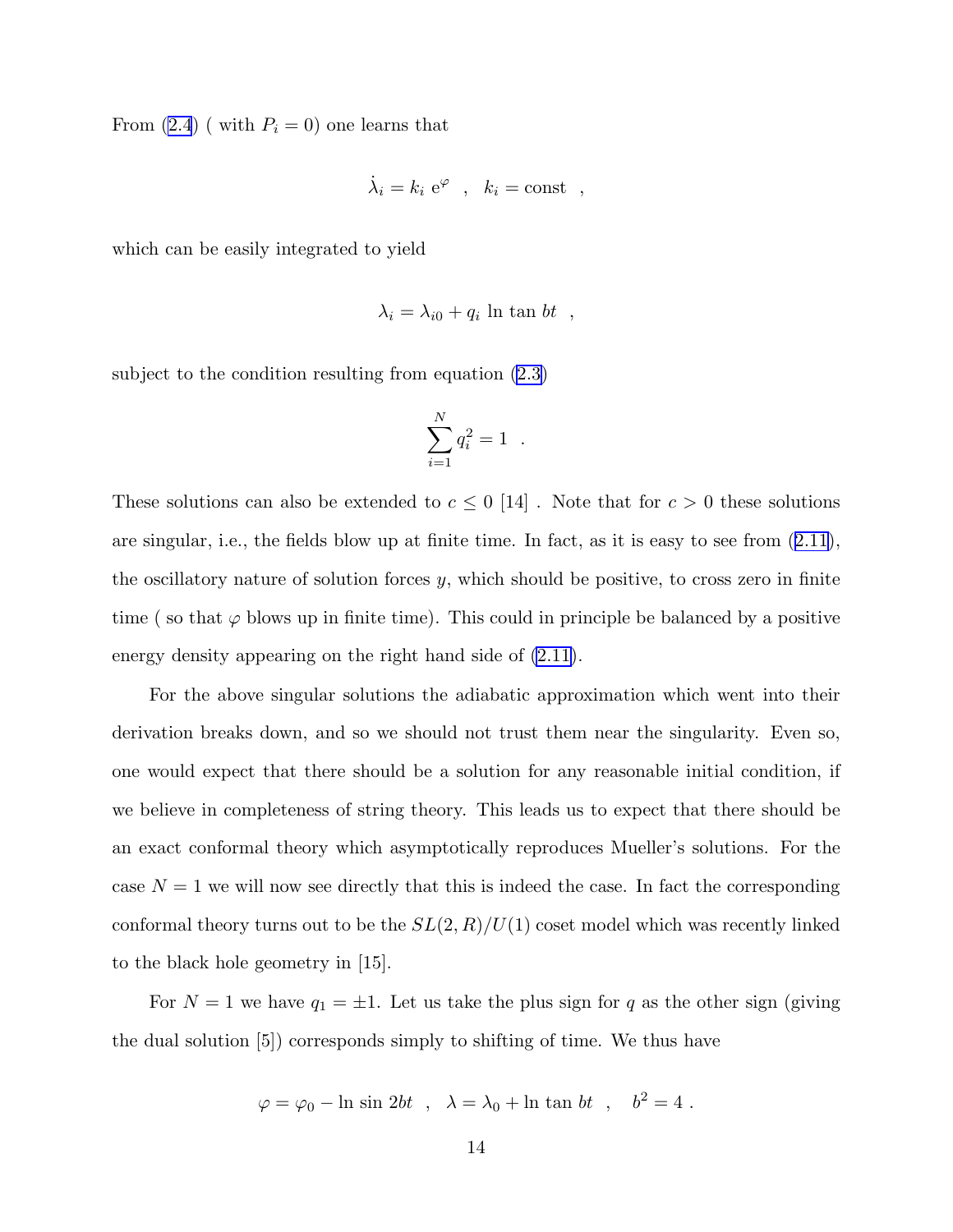This background describes a universe with one spatial dimension with the metric given by (we fix a particular value for  $\lambda_0$  and assume that x is periodic with period r, e.g.  $2\pi$ )

$$
ds^{2} = -dt^{2} + e^{2\lambda} dx^{2} = -dt^{2} + b^{-2} \tan^{2} bt \ dx^{2}.
$$

The universe starts at  $t = 0$  with zero size and grows to infinite size at  $t = \pi/2b$ . Let us change our coordinates. Let

$$
u = \sin bt e^x , v = \sin bt e^{-x} . \tag{4.1}
$$

We find that

$$
ds^2 = -b^{-2} \frac{du dv}{1 - uv} ,
$$

and that the unshifted dilaton field  $\phi$  is given by

$$
2\phi = \varphi + \lambda = 2\phi_0 - 2\ln \cos bt = 2\phi_0 - \ln(1 - uv) .
$$

This is the same metric and dilaton background found in [15] in the region  $0 \le uv \le 1$  (here  $uv = \sin^2 bt$ , i.e. the region between the horizon and singularity. There is one difference though: here we are working on a periodic space, so x is identified with  $x + r$ . This means that we have to identify

$$
(u, v) \sim (\alpha u, \alpha^{-1} v) \tag{4.2}
$$

i.e. we get a wedge in the region between horizon and singularity (see fig. 2). Of course the system of equation we looked at is also valid for infinite radius  $r$ , which implies that we can in fact reproduce the full region between horizon and singularity with no identification. In this case in order to complete the metric we will have to add regions I and III as well, and we end up getting the full black hole solution. It is amusing that the transformation (4.2) is an exact symmetry of the conformal theory (in an appropriate basis it corresponds to conjugating  $SL(2, R)$  group element by the diagonal matrix  $(\alpha^{1/2}, \alpha^{-1/2})$ ). So we can consider an infinite orbifold of  $SL(2, R)/U(1)$  by the group generated by this symmetry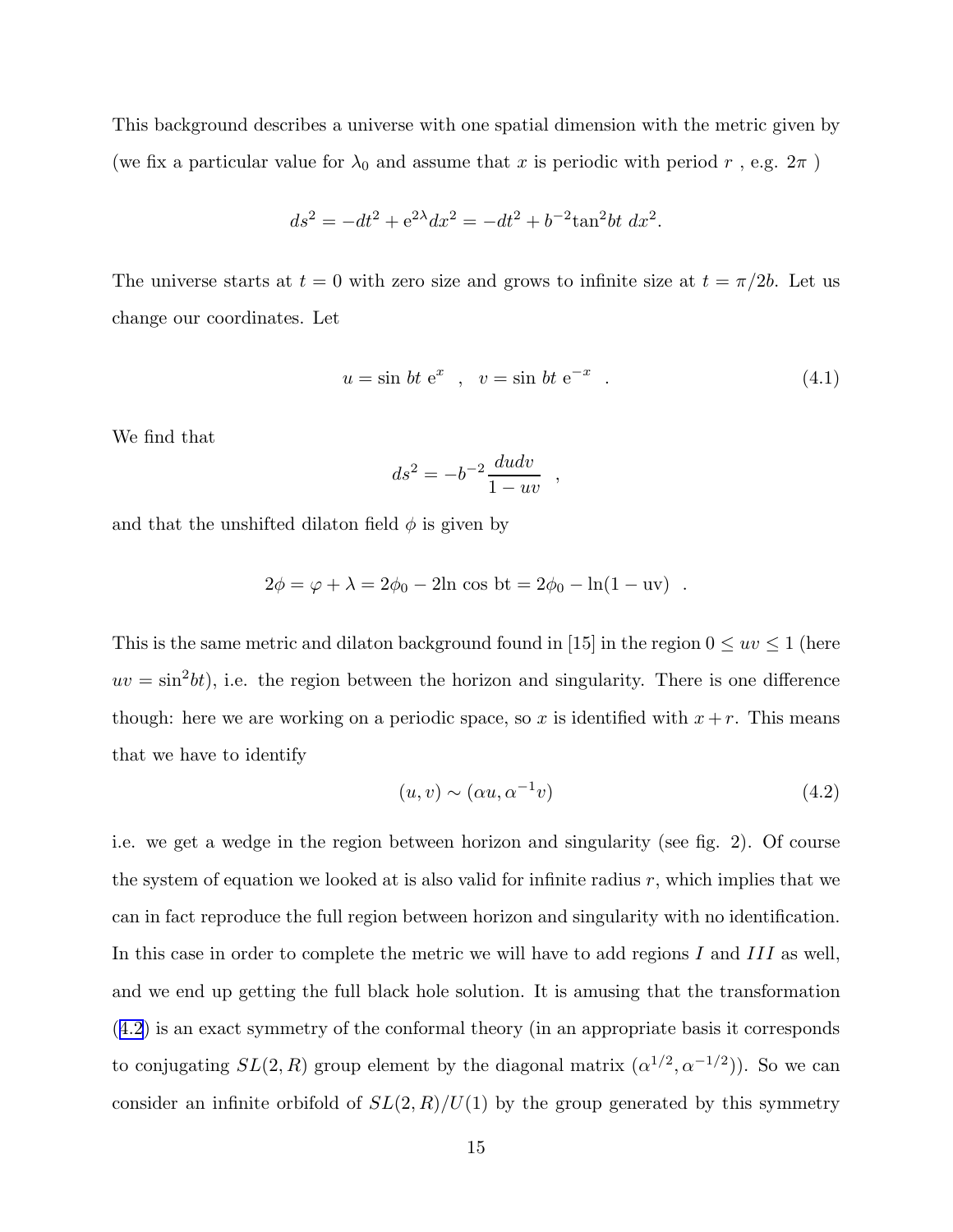and obtain the compact universe solution. One should note that since  $u = v = 0$  is a fixed point of this transformation we end up getting a new singularity at  $u = v = 0$ , which in our cosmological interpretation corresponds to the initial time  $t = 0$ , where the universe has zero radius. There is another wedge branch of the solution in regions I and III which has periodic time which touches the cosmological region at the singular point  $u = v = 0$ .

Note that in this language the duality of conformal theory [17, 21] corresponds (for appropriate choice of radius) to the standard  $a \to 1/a$  duality of our one dimensional universe, i.e.  $bt \to \frac{\pi}{2} - bt$  changes  $uv \to 1 - uv$  and  $\lambda \to -\lambda$ .

Another aspect of Mueller's solution is that we can continue time past the singularity at  $t = \pi/2b$ . In particular, if we introduce

$$
u_1 = -\sin bt e^x
$$
,  $v_1 = -\sin bt e^{-x}$ 

we get an identical copy of the interior region of black hole (on the overlap  $u_1 = -u$ ,  $v_1 =$ −v) where the universe now starts at the lower singularity, and evolves till  $t = \pi/b$  at which it reaches zero size, it grows as t increases until it becomes infinite in size again at  $t = 3\pi/2b$ . Then again we use the coordinate transformation

$$
u_2 = \sin bt e^x , v_2 = \sin bt e^{-x}
$$

where the radius shrinks to zero size at  $t = 2\pi/b$ . By now the universe has undergone two oscillations, but we have covered  $SL(2, R)$  only once. For example, if we take  $x = 0$ , the corresponding element of  $SL(2, R)$ , as we evolve in time, is represented by the matrix

$$
\begin{pmatrix}\n\cos bt & \sin bt \\
-\sin bt & \cos bt\n\end{pmatrix}
$$

(it is known that the  $SL(2, R)/U(1)$  has two copies of the interior region of black hole–to get only one we could have used  $PSL(2, R)/U(1)$ ). But now we will not identify  $(u_2, v_2)$ with  $(u, v)$ , as that would have given us periodic time. Instead we continue forever. This means that in the above matrix realization of  $SL(2, R)$  we are not identifying  $t \to t + 2\pi/b$ .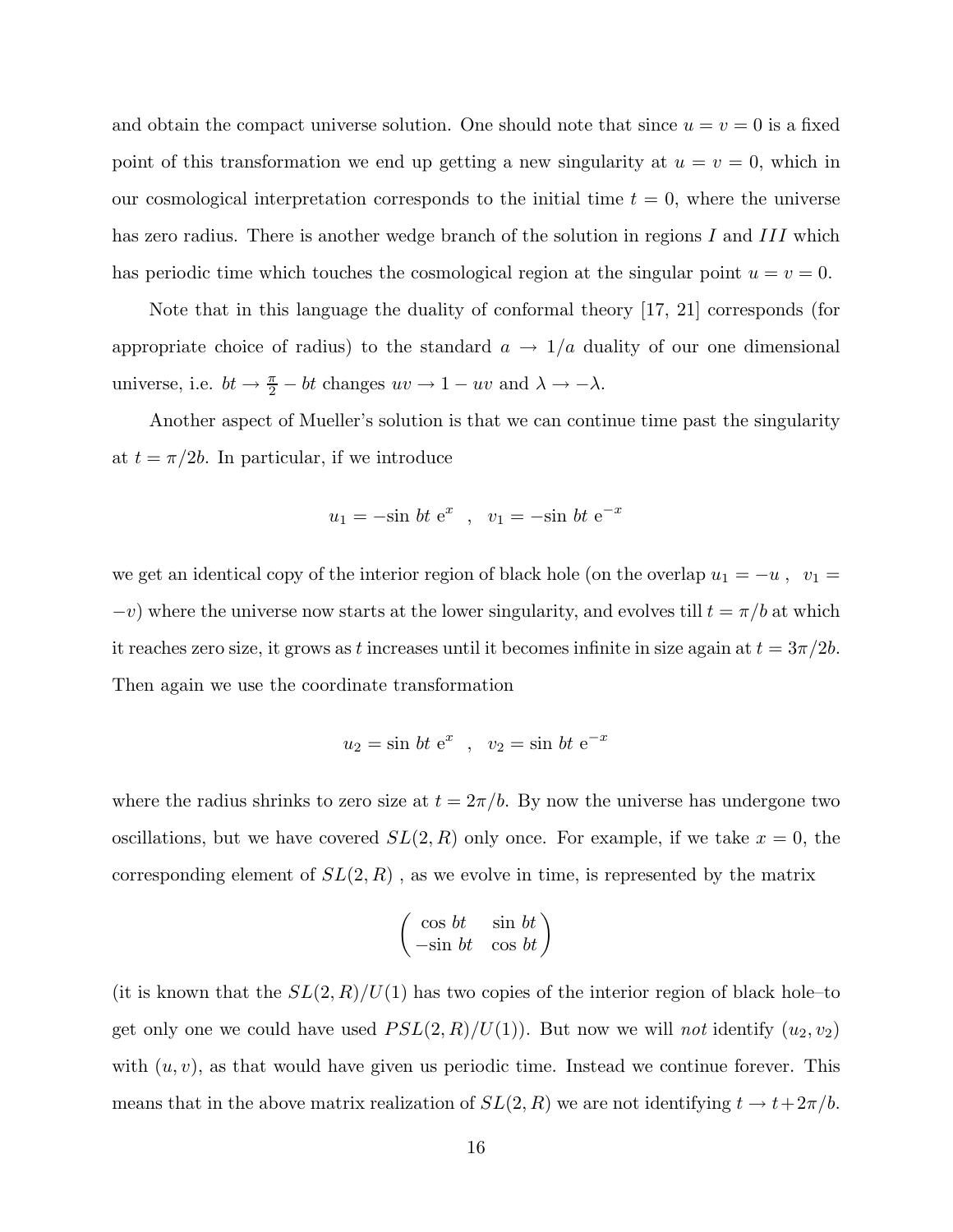In other words the cosmological interpretation suggests that we go to an infinite fold cover of  $SL(2, R)$ . In this way we end up with a universe which had no beginning and no end, and it undergoes infinitely many oscillations. Again in this picture we have the option of choosing a finite radius or infinite radius for our space. If we have a finite radius, then we will have to restrict to the wedge region between the horizon and singularity shown in fig.2, otherwise we will have to add the regions I and III to complete the metric. In this latter interpretation an observer in region I or III of one of these universes, may decide to enter the next universe. The Penrose diagram for this series of universes is shown in fig.3. It is amusing to note that in the Euclidean version of each of these universes we have a periodic coordinate which suggests a thermal bath interpretation. This suggests, even in the cosmological picture, we get radiation from the horizons. It would be interesting to study this further.

Now we ask the question if this one dimensional cosmological solution should be taken seriously. Naively the answer would be no, because we have violated the assumption of adiabaticity of the fields near the singularity, when the size of the universe is infinitely large. However, since we know there is an exact conformal theory with the correct asymptotic behavior, we are led to expect that there exist a corrected metric which gives the exact answer. Based on comparison with the coset model an exact metric for the Euclidean black hole was suggested in [17]. As was checked in [22] the corresponding metric - dilaton background solves the  $\sigma$  model conformal invariance conditions in the 3-loop approximation. When one analytically continues the conjectured metric to the region between horizon and singularity it reads

$$
ds^{2} = -dt^{2} + b^{-2} \frac{\tan^{2}bt}{1 + q \tan^{2}bt} dx^{2} , \quad q = 2/k = 8/9 .
$$

If this metric is indeed exact, it suggests that the space-time is actually nonsingular at  $t = \pi/2b$  so that we see no singularity in the metric! In the finite radius scenario (where we introduce an additional singularity at  $u = v = 0$ ) we have a universe starting at zero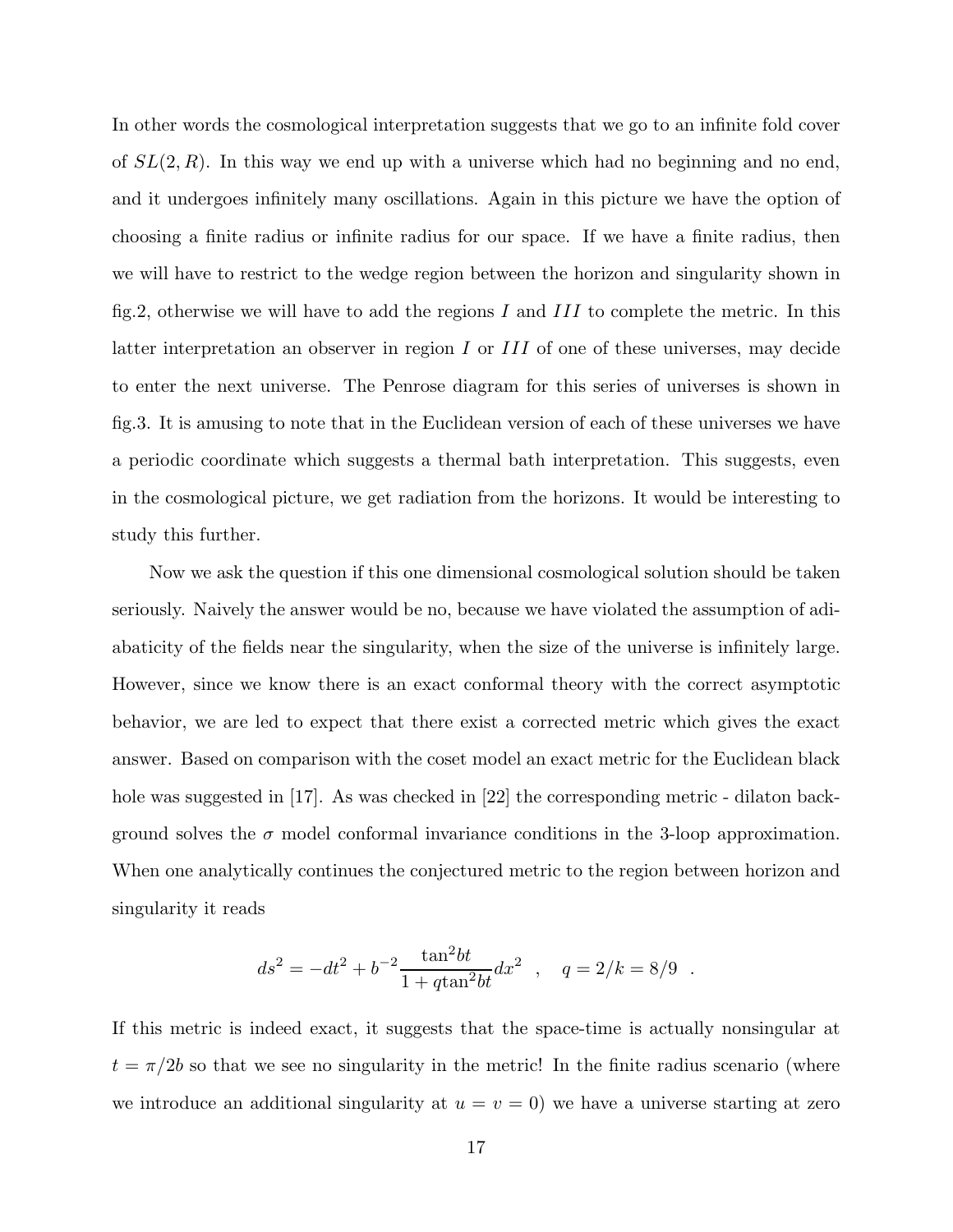radius, reaching a finite maximum radius at finite time and then contracting back to zero radius and continuing this indefinitely. The conjectured form for dilaton  $\varphi$  is unchanged from the leading approximation and is thus still singular at  $t = \pi/2b$ . The cosmological interpretation of the black hole gets rid of a puzzling consequence of this conjectured exact metric: if analytically continued to the region behind black hole singularity the metric becomes Euclidean between  $1 \leq uv \leq 9$  with a singularity at  $uv = 9$ . This is avoided in our interpretation because the region beyond the singularities are never reached (they are connected to universes labeled by  $\pm \infty$ ).

It would be interesting to find exact conformal field theory generalisations of higher dimensional Mueller–type cosmological solutions<sup>8</sup>. The coset theories like  $SO(d,1)/SO(d-$ 1, 1) which should be analogs of the (anti) DeSitter backgrounds (see Bars [21] and refs. there) does not, however, correspond to a flat N-space. The generalization of the leading order conformal invariance equations to the case of isotropic homogeneous metric with a curved space (with positive, zero or negative curvature k ) is given by (cf.  $(3.1)$ – $(3.3)$ )

$$
c - N\dot{\lambda}^{2} + \dot{\varphi}^{2} = -kN(N-1)e^{-2\lambda},
$$

$$
\ddot{\lambda} - \dot{\varphi}\dot{\lambda} = -k(N-1)e^{-2\lambda},
$$

$$
\ddot{\varphi} - N\dot{\lambda}^{2} = 0
$$

(the absence of the correction in the third equation is due to the fact that the "potential" in the present case is "classical", i.e. does not depend on the dilaton).Let us assume that  $c < 0, k > 0$ . Then at large negative  $\lambda$  (small times) the solution is approximately given by the DeSitter metric and a constant dilaton  $\phi = \frac{1}{2}$  $\frac{1}{2}(\varphi + N\lambda)$ . In this limit, however, the

<sup>8</sup> In such a case it would be natural to allow the full moduli of toroidal compactifications to become involved. The picture is a more or less straight-forward generalization of the equations we have considered, and we would simply have to study geodesic equations on the corresponding moduli spaces of toroidal compactifications.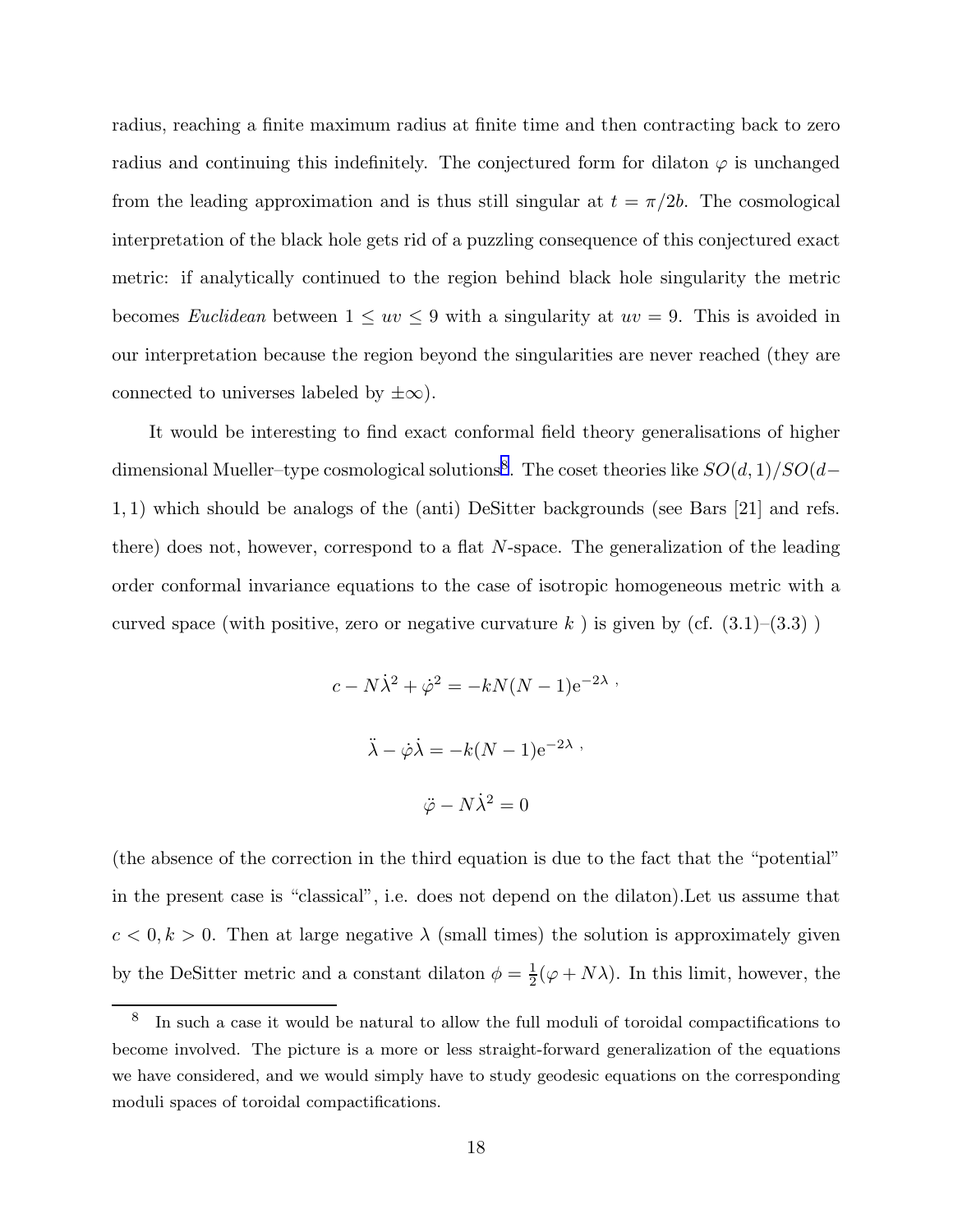adiabatic approximation is not fully reliable. At large positive  $\lambda$  the effect of the space curvature becomes irrelevant and the solution approaches the Mueller's isotropic solution

$$
\lambda = \lambda_0 + N^{-\frac{1}{2}} \ln \tanh bt \to \text{const} \quad , \varphi \to -bt \quad .
$$

So the universe is born at  $t = 0$  as a  $d = N + 1$  DeSitter space and evolves into the product of a time line and an  $N$ –sphere at large  $t$ . This appears to be a direct higher dimensional (Minkowski signature) analog of the  $d = 2$  (euclidean) "cigar" metric.

So far we have discussed non-critical string cosmology in absence of matter. It is natural to ask how can one introduce 'thermal' non-critical matter, in order to have a richer non-critical string cosmology. It turns out that this can be done at least formally. The usual way we consider thermal ensemble in field theory is by making the time Euclidean with period  $\beta$ . For non-critical strings the Liouville field plays the role of time and this suggests making it Euclidean and periodic with period  $\beta$ . The computation of thermal free energy, which is a one loop computation generalizing that of [23] can be carried out explicitly for the non-critical strings  $c_m \leq 1$ . For  $c_m = 1$  noncritical strings at radius a, for example, one finds that the necessary modular integral has been evaluated in [24] in a completely different context. This is related to the  $S^1 \times S^1$  partition function integrated over the fundamental domain and turns out to be the same as that for the critical  $N = 2$ strings partition function [25] ( or, equivalently, for  $c_m = 1$  non-critical  $N = 2$  string partition function). One finds for the free energy

$$
\beta F = \ln[\tau_2 \eta^2(\tau)\bar{\eta}^2(\bar{\tau})] + (\tau \to \rho)
$$

where  $\tau = i\tau_2 = i\beta a/8\pi$ ,  $\rho = i\beta/8\pi a$  and  $\eta$  is the Dedekind eta function. Solving the adiabaticity condition one can obtain the energy  $E(a)$  from the above expression for F. For large entropy and small a we have

$$
E(a) = \frac{A}{a + a^{-1}}
$$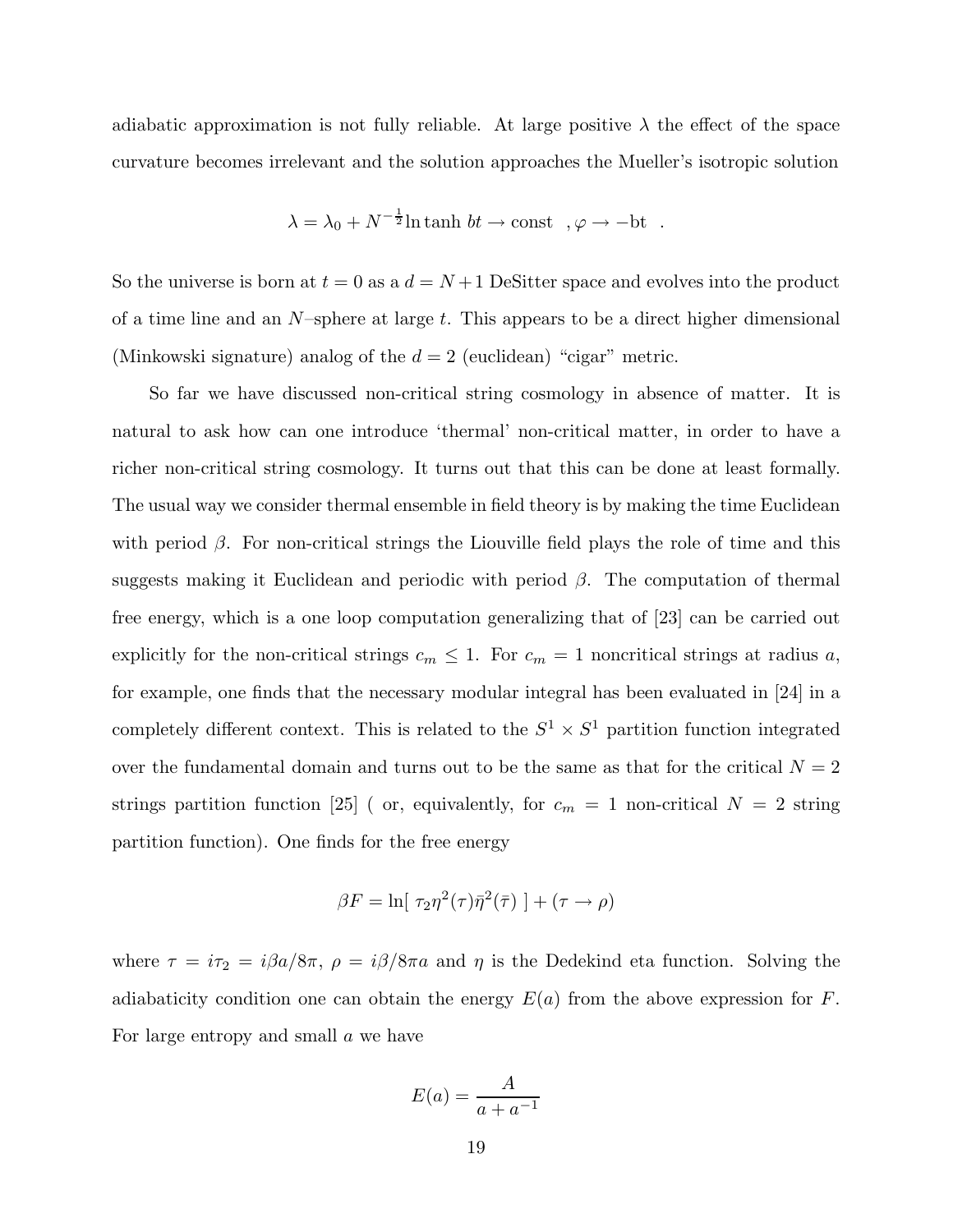where A depends on the entropy. The profile for  $E(a)$  is very similar to that of critical strings (fig.1) except that there is no flat Hagedorn region and we only get a maximum at  $\lambda = 0$ . This is to be expected since at  $c_m = 1$  there is no exponential degeneracy of states, as there is only one massless scalar (and some additional discrete states [26]) and so there is no limiting temperature. In fact it has been suggested [27] that introduction of temperature for non-critical strings might lead to a more clear phase diagram picture for non-critical strings. Note that for large a,  $E(a)$  behaves like the energy for that of a massless particle  $(E \propto 1/a)$ . For yet larger radii, the temperature drops to zero, but E does not go to zero. It becomes negative and behaves as

$$
E = -\frac{1}{24}(a + \frac{1}{a}) .
$$

This is a Casimir - type contribution which is independent of the temperature. It is in accord with the result of [23] which corresponds to computing the free energy at zero temperature. Note that this Casimir effect is absent in critical (super)-strings, as the cosmological constant vanishes at one loop. Putting the potential  $E(a)$  on the right hand side of our equations will modify Muellers solution. The intuition based on the  $\lambda$  rolling on the potential hill  $E(a)$  implies that the solutions are still singular (and blow up in finite time).

These ideas can be applied to  $c_m < 1$  as well. In this case we have a one dimensional field theory (corresponding to the Liouville field), which we can identify with a space coordinate x. The relevant equation to solve for the dilaton at the tree level is  $c - \varphi'^2 = 0$ which gives rise to the familiar linear dependence of the dilaton:  $\varphi = -\sqrt{c} x$ . However, the one loop partition function [23] modifies the above equation to

$$
c - \varphi'^2 = -h e^{\varphi}
$$

where h is a positive constant depending on which minimal model we are dealing with. Solving the above equation we find

$$
\varphi = \varphi_0 - \ln \sinh^2 \frac{\sqrt{c} x}{2} .
$$

This suggests a truncation of the Liouville space to a half-line. Again we are going beyond the validity of adiabatic approximations but we are getting the hint that the linear dependence of dilaton is modified at one loop.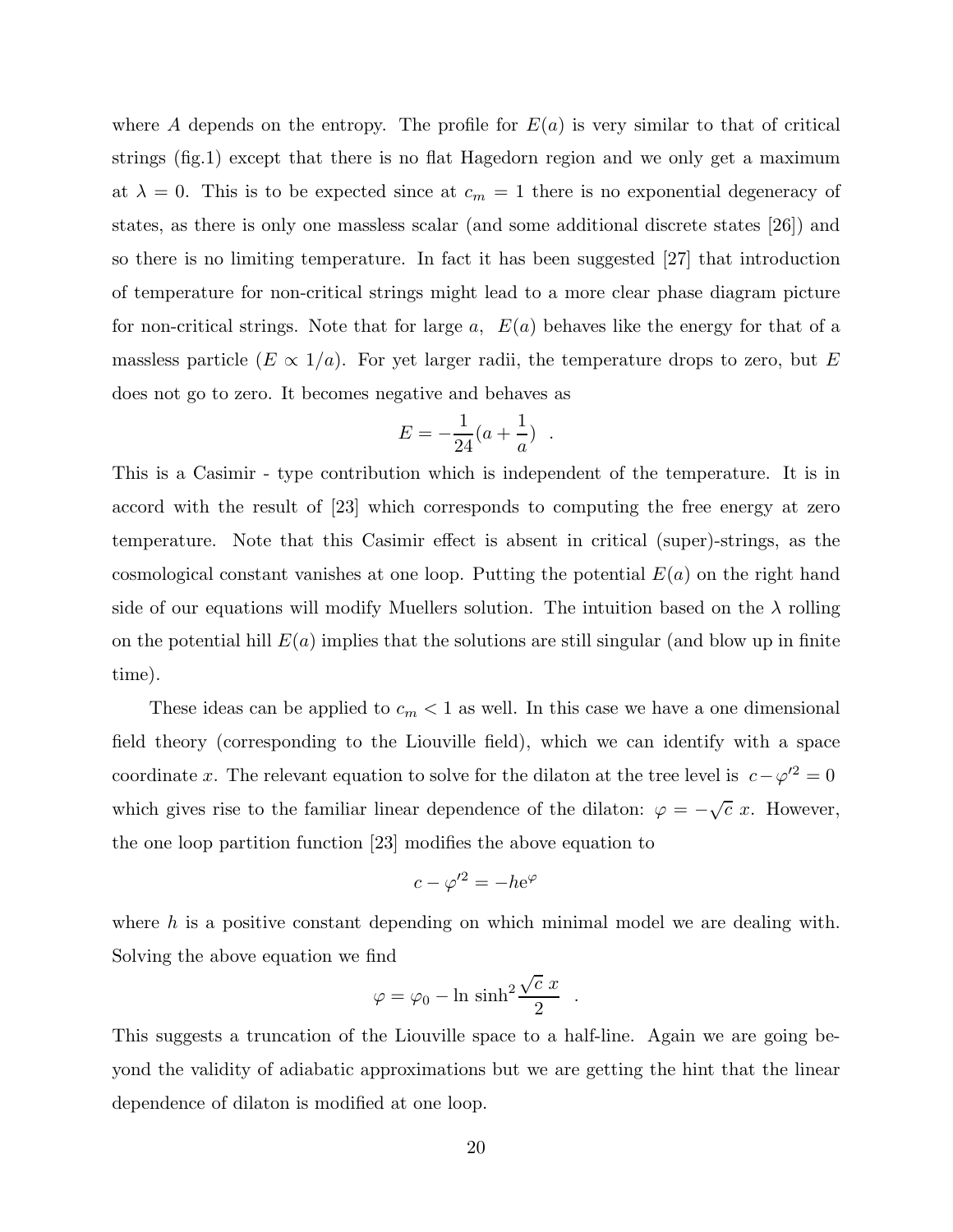#### 5. Conclusions

We have discussed some aspects of string cosmology taking into account the dynamics of the dilaton field which is needed to restore the duality symmetry in string theory. We have considered both critical and non-critical strings, the non-critical strings being the analog of having a non-vanishing cosmological constant in the Einstein theory.

For critical strings we find a major modification of the description of the early universe. In particular, winding string states, if not annihilated, can halt the expansion of the universe. This is against the intuition based on standard gravitational theory where a constant energy density leads to inflation. We have seen that string dynamics is consistent with the following picture of cosmology which needs to be verified. A nine dimensional spatial universe of Planck size which we take to be a periodic "box" , at the Hagedorn temperature, expands in all directions. Not being able to get rid of winding modes the expansion stops and the universe contracts to even smaller than the Planck scale. Now the momentum modes cannot annihilate one another and the contraction stops. The universe starts to grow once again. The universe oscillates for a while in this fashion. In this way one can in principle generate a lot of entropy. Fluctuations cause different directions to expand at different times. One of these fluctuations leads to three dimensions expanding, and now the winding modes can get annihilated and the universe expands, getting rid of the winding modes. As the temperature drops, the Planckian string states get suppressed by the Boltzman factor and we are left with the massless modes in a three dimensional expanding universe, which looks very much like the radiation dominated era of the standard cosmology. It is remarkable that the radiation dominated era of the standard cosmology emerges with no fine tuning.

How can one test this picture? One idea is to treat strings classically as one does for cosmic strings. So we can study the evolution of a universe filled with these strings which interact with each other by cutting and rejoining. The main difference with the cosmic strings is that we have a different evolution equation for the universe, and the coupling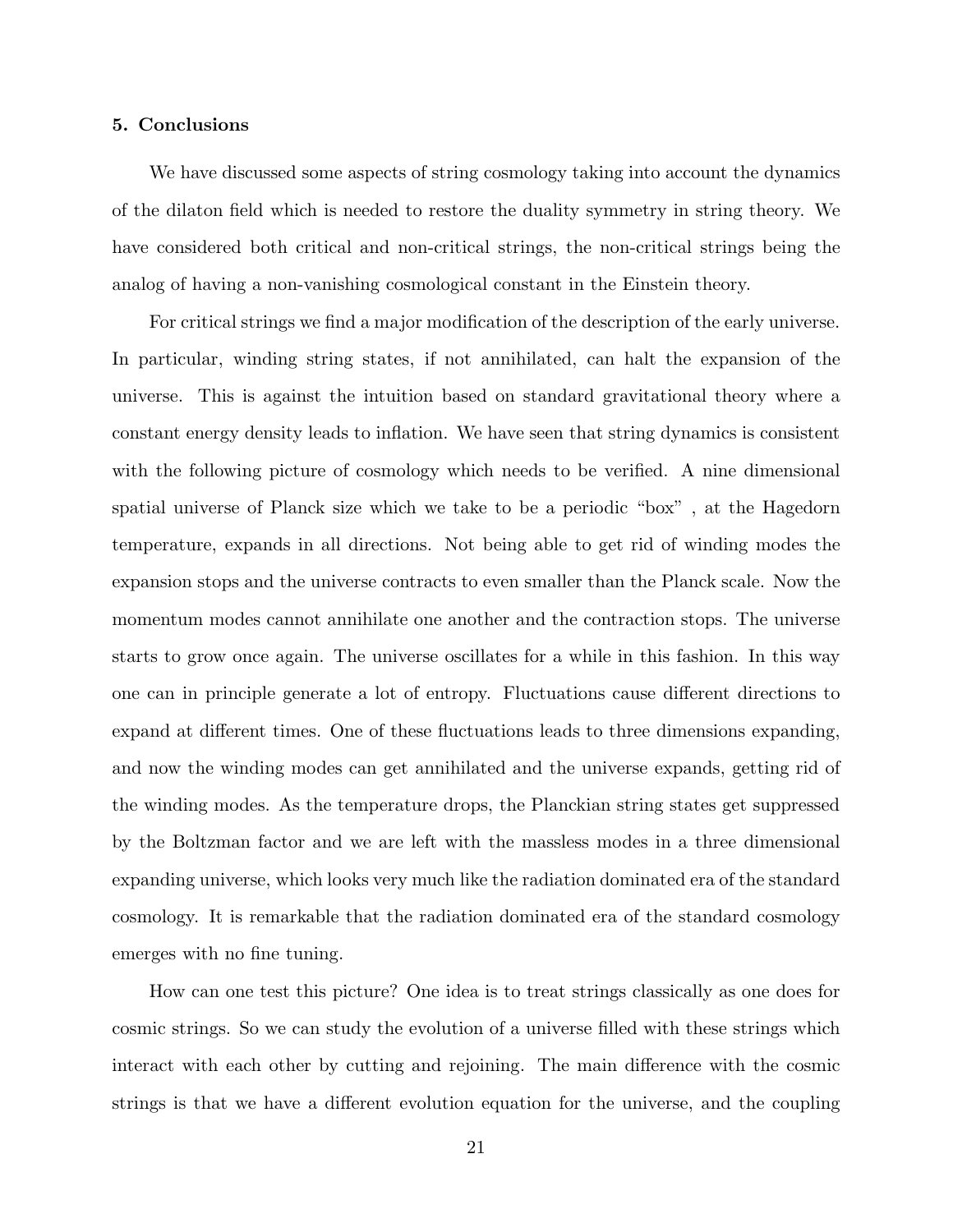constant for the cutting and rejoining which is related to dilaton field is also evolving. This approach will presumably answer questions of entropy production and homogeneity of the early universe in the cosmological scenario described above.

We have also studied non-critical string cosmologies, which seem qualitatively rather different from the critical string case. In particular we have related the empty universe cosmology in  $d = 2$  to the two dimensional 'black hole' solution (more precisely to its universal cover). Could it be that stringy black-holes in 4d behave in a similar fashion? In particular, as we cross the horizon we enter another universe instead of encountering the singularity? It would be remarkable if the "cosmology–black hole" connection discovered in two dimensions has higher dimensional analogs. Indeed, the fact that the singularity of standard 4d black hole solution is also spacelike, i.e. appears at a given time rather than space, suggests a cosmological interpretation.

To discuss non-critical string cosmologies with matter we have to introduce the notion of temperature for non-critical strings. We have made a suggestion of how this may be done (by a formal wick rotation of Liouville field and making it periodic with period  $\beta$ as one does for  $c_m = 25$  in order to define critical string thermodynamics  $)^9$ . Using this definition we have computed the thermal properties of  $d = 1$  matter (which can be easily generalized to  $d < 1$  as in [23]). It is an interesting question to see if there exists a matrix model analog of this finite temperature interpretation (for example are unitary matrix models related to thermalizations of standard matrix theories?).

We would like to thank M. Bershadsky, A. Guth, S. Jain, J. Polchinski, M. Tsypin, G. Veneziano and E. Verlinde for interesting discussions. A.T. would like to acknowledge J.Bagger for hospitality at Johns Hopkins University and various kinds of help. The research of A.T. was supported by NSF grant PHY-90-96198 and that of C.V. was supported in part by Packard Foundation and NSF grants PHY-89-57162 and PHY-87-14654.

 $9$  At higher genus due to the coupling of Liouville field to the curvature, this may be consistent only if  $\beta$  is quantized.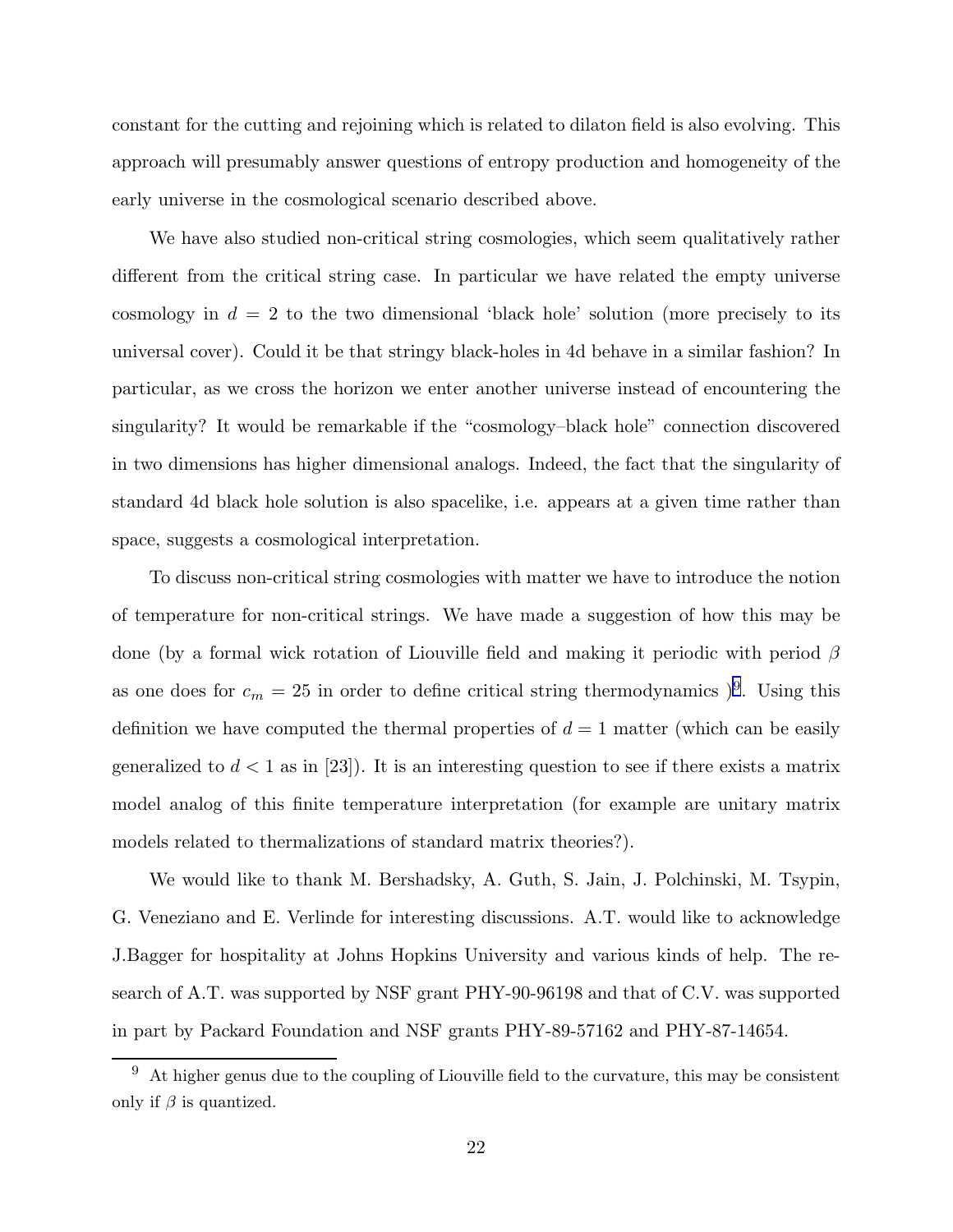#### Appendix A.

In this appendix we discuss the solution to the equations  $(3.1),(3.2),(3.3)$  $(3.1),(3.2),(3.3)$  $(3.1),(3.2),(3.3)$  $(3.1),(3.2),(3.3)$  $(3.1),(3.2),(3.3)$  $(3.1),(3.2),(3.3)$  $(3.1),(3.2),(3.3)$  with  $c=0$ and

$$
E \propto exp(\alpha \lambda) \tag{A.1}
$$

starting with initial conditions  $\dot{\varphi} < 0$ ,  $\dot{\lambda} > 0$ . In particular we show that if the total energy grows with volume, i.e., if  $\alpha > 0$  the universe stops expanding in finite time and starts contracting, i.e., we reach  $\lambda = 0$  in finite time as  $\lambda$  is decelerating. If  $\alpha < 0$  the universe expands forever and if  $\alpha = 0$  the universe comes to a halt, without turning back. We will show in addition that if  $\alpha = -1$ , as would be the case for radiation dominated era, the radius eventually grows as in standard Einstein's gravity in the radiation dominated era.

One can reach the above conclusions more or less immediately by using the ideas developed in section 3. As discussed there starting with  $\dot{\varphi} < 0$ , we conclude that  $\dot{\varphi}$  cannot become zero, and thus it will always remain negative. Since  $\ddot{\varphi} > 0$  from ([3.3\)](#page-11-0) we conclude that  $\dot{\varphi}$  approaches zero and gets there at  $t = \infty$ . Equation ([3.2](#page-11-0)) implies that we can treat  $\lambda$ as the position of a particle rolling on a potential described by  $e^{\varphi} E(\lambda)/2N$  with a damping term (because of  $\dot{\varphi}$  terms in ([3.2](#page-11-0))). The potential is getting weaker as its overall size is modulated by  $e^{\varphi}$  which is decreasing because  $\dot{\varphi} < 0$  and the damping term gets weaker as  $\dot{\varphi}$  is approaching zero. For  $\alpha < 0$  it is clear that since E is decreasing with  $\lambda$ ,  $\lambda$  will continue to increase indefinitely. For  $\alpha > 0$ , since the energy increases with  $\lambda$ , the universe cannot grow indefinitely, and will reach a maximum and start contracting. This is almost obvious, were it not for the fact that the energy is modulated with  $e^{\varphi}$  which is getting smaller. So the universe could conceivably continue expanding at ever slower rates. This we will show is not the case. We shall find by a careful analysis of these equations that the universe reaches a maximum size and starts contracting after that. The fact that for  $\alpha = 0$  (i.e., constant energy), the universe reaches a maximum size and stops is also clear from [\(3.2](#page-11-0)) as the potential is flat in this case, and the damping term will eventually stop λ.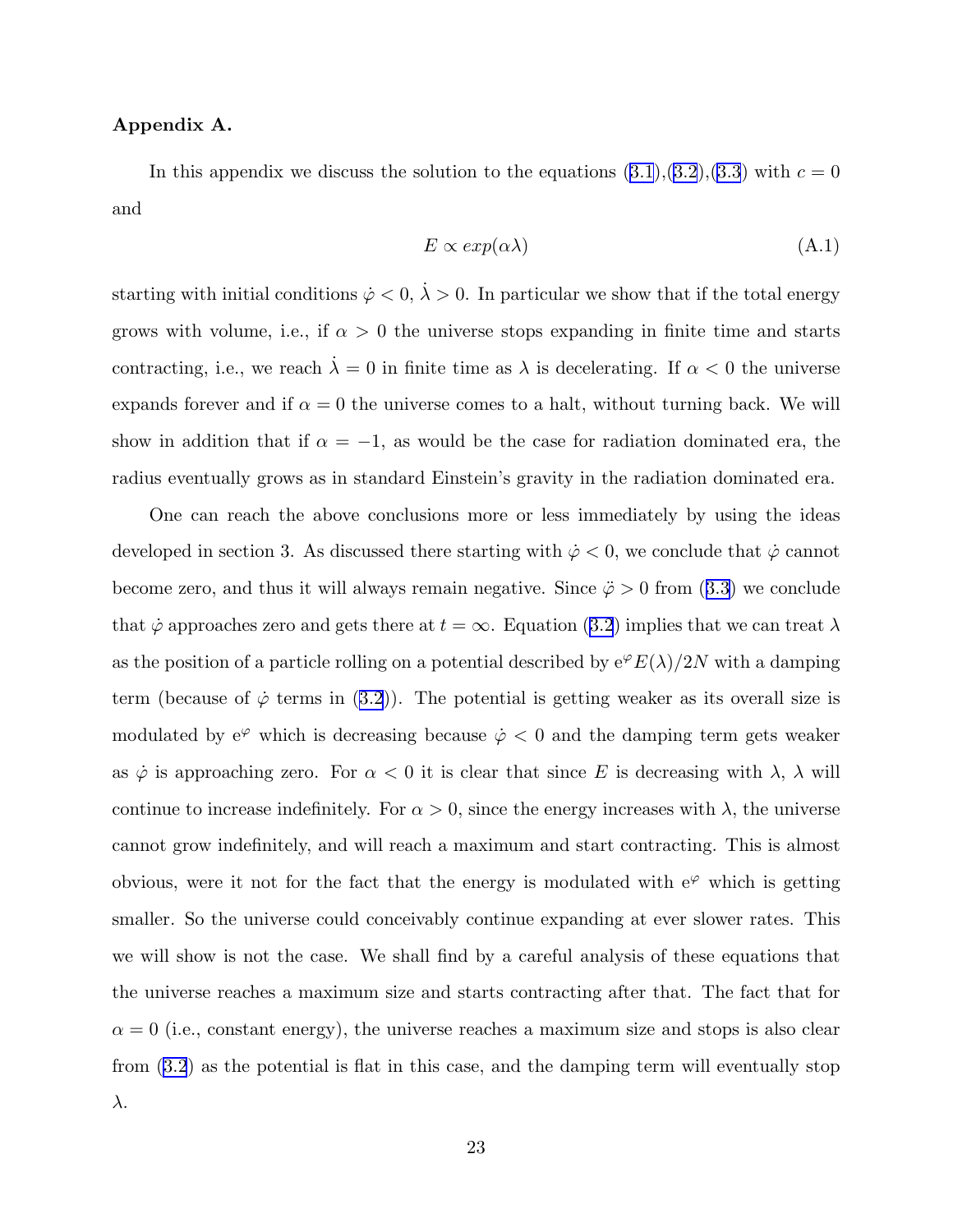First we note that  $P = -N^{-1}\partial E/\partial \lambda = -\alpha E/N$ . Then we can eliminate e<sup> $\varphi$ </sup>E from equations  $(3.1), (3.2), (3.3)$  $(3.1), (3.2), (3.3)$  $(3.1), (3.2), (3.3)$  $(3.1), (3.2), (3.3)$  $(3.1), (3.2), (3.3)$  $(3.1), (3.2), (3.3)$  and obtain

$$
\ddot{\lambda} - \dot{\varphi}\dot{\lambda} = \frac{-\alpha}{2N}(-N\dot{\lambda}^2 + \dot{\varphi}^2) ,
$$
  

$$
\ddot{\varphi} - N\dot{\lambda}^2 = \frac{1}{2}(-N\dot{\lambda}^2 + \dot{\varphi}^2) .
$$

Now we can represent these equations in the first order form by defining

$$
l = \dot{\lambda} , f = \dot{\varphi}
$$

to obtain

$$
\dot{l} = \frac{\alpha l^2}{2} + l f - \frac{\alpha f^2}{2N} ,
$$
  

$$
\dot{f} = \frac{N l^2}{2} + \frac{f^2}{2} .
$$
 (A.2)

The initial conditions are  $f < 0$  and  $l > 0$ . Actually we have another restriction, which comes from positivity of  $E$  in  $(3.1)$ 

$$
|f| \ge |\sqrt{N}l| \quad .
$$

The important point to note in solving (A.2) is that these equations are homogeneous. In other words, if we rescale  $(l, f) \rightarrow r(l, f)$  and rescale  $t \rightarrow r^{-1}t$  we get a new solution. This means, in particular, that if we look for solutions with

$$
\frac{df}{dl} = \frac{f}{l} \tag{A.3}
$$

we get straight lines in the  $(f, l)$  plane which pass through  $(0, 0)$ . Studying these particular solutions will give us a handle to study a qualitative behavior of all solutions. These straight line solutions can be easily found by noting that  $df/dl = \dot{f}/l$ . Solving (A.3) we find three solutions

$$
\frac{f}{l} = \pm \sqrt{N} \; , \; \; \frac{N}{\alpha}
$$

.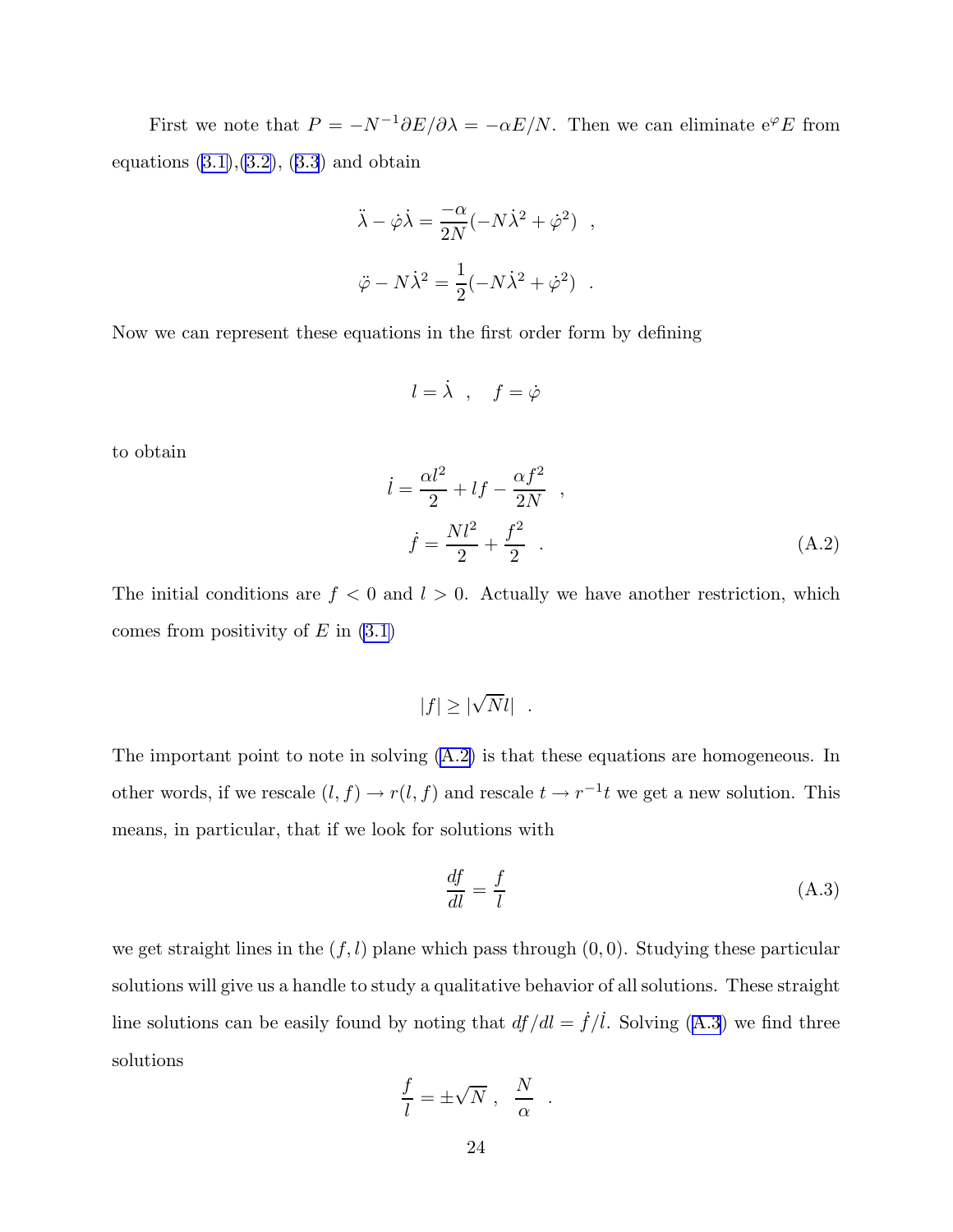By the rescaling argument, f and l can approach zero only along the above lines. So in the region  $\alpha > 0$ , if we start with the initial conditions  $l > 0$ ,  $f < 0$ ,  $|f| > \sqrt{N}l$ , the only possibility for not crossing the  $l = 0$  line is for the flow to approach zero through the line  $f/l = -\sqrt{N}$ . But a simple check of the equation shows that this line is repulsive, i.e., the flows are driven away from it. They will be attracted to the next fixed line which is in the  $l < 0$  region. They will cross the  $l = 0$  line which means that at finite time  $\dot{\lambda} = 0$ . According to [\(3.2](#page-11-0))  $\ddot{\lambda}$  is not zero so the universe bounces back and  $\lambda$  starts to decrease.

For  $\alpha = 0$ , the solution with  $l = 0$  is an attractive solution and all solutions will approach it. This simply means that if we start with  $\lambda > 0$  the expansion will eventually stop because of the damping term. In fact, it is easy to write the general solution in this case: using  $(2.11)$  $(2.11)$  $(2.11)$  and  $(3.2)$  $(3.2)$  $(3.2)$  (with  $P=0$ ) we get

$$
e^{-\varphi} = \frac{E_0 t^2}{4} - \frac{NA^2}{E_0}
$$
,  $\lambda = \lambda_0 + \frac{1}{\sqrt{N}} \ln \frac{t - 2\sqrt{N}A/E_0}{t + 2\sqrt{N}A/E_0}$ 

.

This solution approximately describes the evolution in the Hagedorn region (in fact, E is not quite constant and decreases with increasing  $\lambda$  so the expansion never quite stops).

If  $-\sqrt{N} < \alpha < 0$ , the line  $f/l = N/\alpha$  is an attractive solution and all solutions will approach it. Note that for  $\alpha = -1$  which corresponds to the case of the radiation dominated era, the fixed line is  $f/l = -N$ . For the fixed line solution  $2\dot{\phi} = \dot{\varphi} + N\dot{\lambda} = f + N l = 0$ , i.e. the original dilaton  $\phi$  is constant and we get the standard (flat) FRW - type cosmology in the radiation dominated era,  $a \sim t^{2/(N+1)}$ . An important point is that this is an attractive solution, i.e. all solutions (with initial  $\dot{\varphi}$  < 0) will eventually approach it ! So at late times we get the standard radiation dominated era of cosmology without any fine tuning. If  $\alpha < -\sqrt{N}$  the attractive solution will be  $f/l = -\sqrt{N}$ .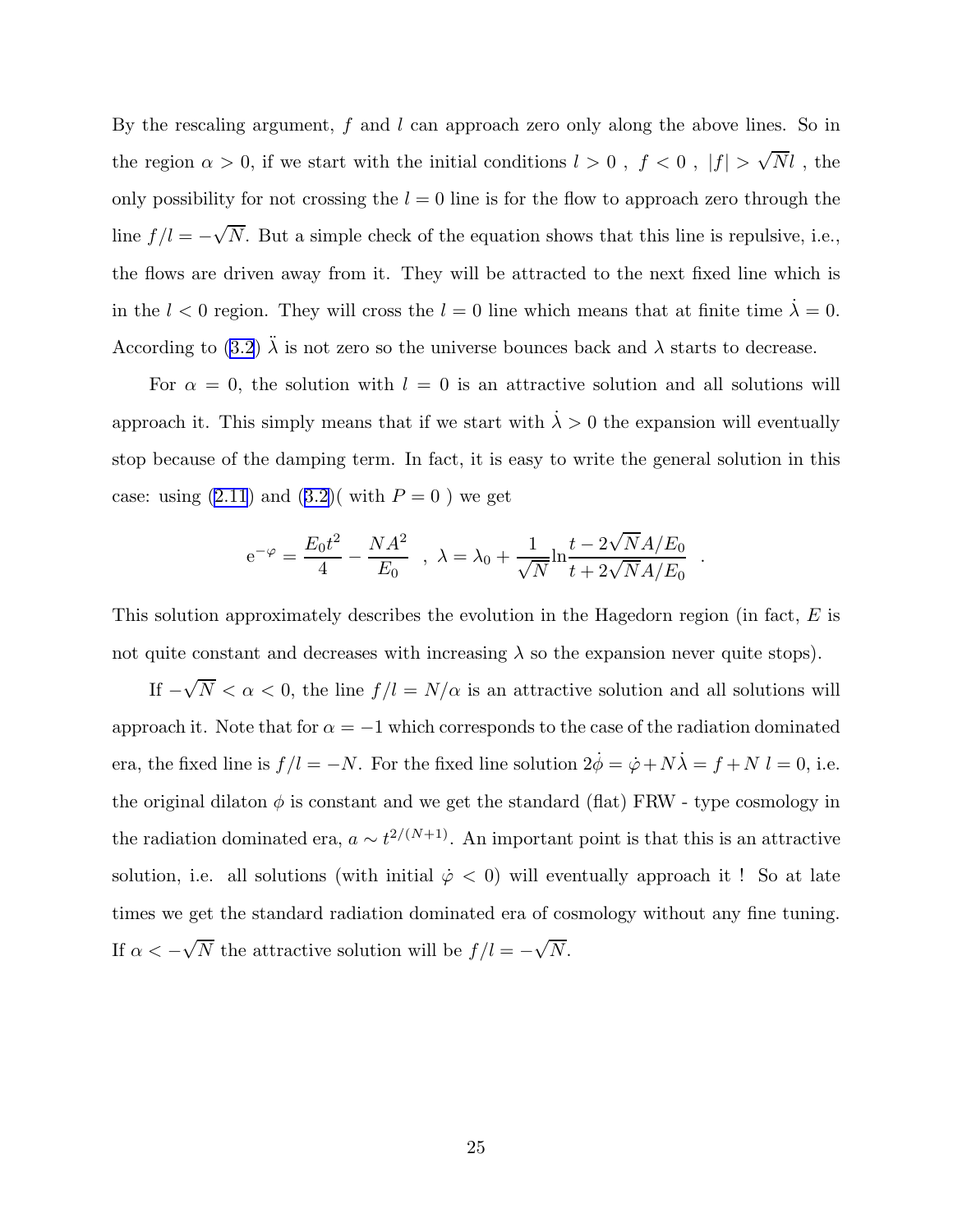#### References

- 1. K. Kikkawa and M. Yamasaki, Phys. Lett. B149 (1984) 357; N. Sakai and I. Senda, Progr. Theor. Phys. 75(1986)692; V. Nair, A. Shapere, A. Strominger and F. Wilczek, Nucl. Phys. B287(1987)402; B. Sathiapalan, Phys. Rev. Lett. 58 (1987) 1597.
- 2. R. Brandenberger and C. Vafa, Nucl. Phys. B316(1988) 391.
- 3. A.R. Bogojevic, Brown Univ. preprint 1988, BROWN-HET-691; E. Witten, Phys. Rev. Lett. 61(1988)670 ; A.A. Tseytlin, Nucl. Phys. B350(1991)395.
- 4. P. Ginsparg and C. Vafa, Nucl. Phys. B289(1987)414; T.H. Buscher, Phys. Lett. B194(1987)59 ; Phys. Lett. B201(1988)466; T. Banks, M. Dine, H. Dijkstra and W. Fischler, Phys. Lett. B212(1988) 45; G. Horowitz and A.A. Steif, Phys. Lett. B250(1990)49; E. Smith and J. Polchinski, Phys. Lett. B263(1991)59.
- 5. A.A. Tseytlin, Mod. Phys. Lett. A6(1991)1721.
- 6. G. Veneziano, preprint CERN-TH-6077/91.
- 7. A.A. Tseytlin, "Space–time duality, dilaton and string cosmology", Proc. of the First International A.D. Sakharov Conference on Physics, Moscow 27- 30 May 1991, ed. L.V. Keldysh et al., Nova Science Publ., Commack, N.Y. , 1991.
- 8. H. Nishimura and M. Tabuse, Mod. Phys. Lett. A2(1987)299; J. Kripfganz and H. Perlt, Class. Quant. Grav. 5(1988)453; N. Matsuo, Z. Phys. C36(1987)289; Y. Leblanc, Phys. Rev. D10(1988)3087;
- 9. M. Hellmund and J. Kripfganz, Phys. Lett. B241(1990)211.
- 10. N. Sanchez and G. Veneziano, Nucl. Phys. B333(1990)253; B.A. Campbell, A. Linde and K.A. Olive, Nucl. Phys. B355(1991)146.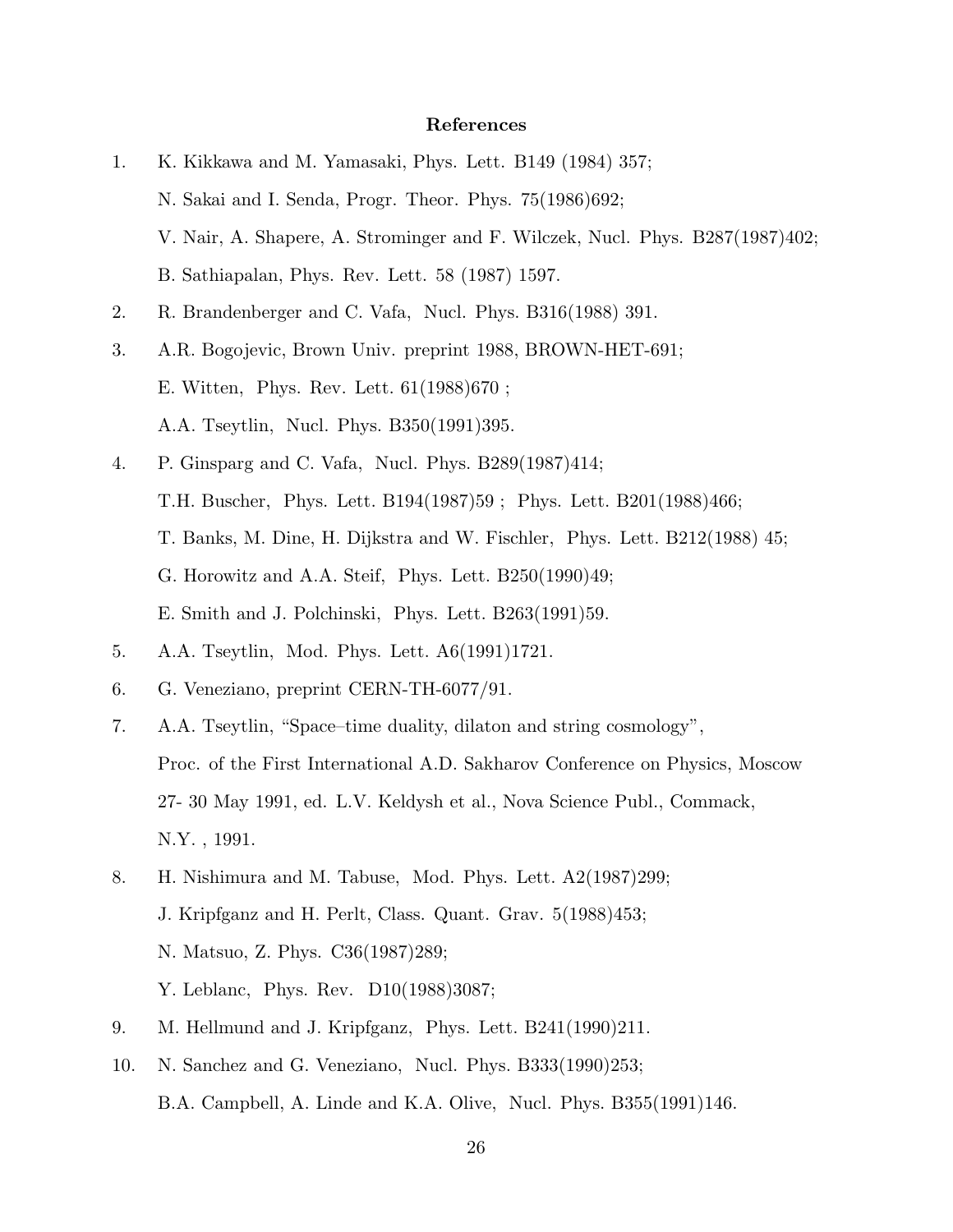- 11. M.C. Bento, O. Bertolami and P.M. Sa, Phys. Lett. B262(1991)11 .
- 12. R. Myers, Phys. Lett. B199(1987)371 .
- 13. I. Antoniadis, C. Bachas, J. Ellis, D. Nanopoulos, Phys. Lett. B211(1988)393; Nucl. Phys. B328(1989)115.
- 14. M. Mueller, Nucl. Phys. B337(1990)37.
- 15. E. Witten, Phys. Rev. D44(1991)314.
- 16. S. Elitzur, A. Forge and E. Rabinovici, Nucl. Phys. B359(1991)581; G.Mandal, A.M. Sengupta and S.R. Wadia, Mod. Phys. Lett. A6(1991)1685.
- 17. R. Dijgraaf, H. Verlinde and E. Verlinde, Princeton preprint PUPT-1252/91.
- 18. J. Scherk and J.H. Schwarz, Nucl. Phys. B81(1974)118; E.S. Fradkin and A.A. Tseytlin, Nucl. Phys. B261(1985)1; C.G. Callan, D. Friedan, E. Martinec, M.J. Perry, Nucl. Phys. B262(1985)593.
- 19. N. Deo, S. Jain and C.-I. Tan, Phys. Rev. D40(1989)2626 ; Phys. Lett. B220(1989)125; Harvard preprint HUTP-91/A025.
- 20. M. Bowick and S. Giddings, Nucl. Phys. B325(1989)631 .
- 21. A. Giveon, LBL preprint LBL-30671/1991; E. Kiritsis, LBL preprint LBL-30747/1991; I. Bars, U. of Southern California preprint USC-91/HEP-B3 (1991).
- 22. A.A. Tseytlin, Phys. Lett. B268(1991)175.
- 23. D.J. Gross and I.R. Klebanov, Nucl. Phys. B344(1990)475; M. Bershadsky and I.R. Klebanov, Phys. Rev. Lett. 65(1990)3088; N. Sakai and Y. Tanii, Int. J. Mod. Phys. A6(1991)2743.
- 24. L. Dixon, V. Kaplunovsky and J. Louis, Nucl. Phys. B355(1991)649.
- 25. H. Ooguri and C. Vafa, Nucl. Phys. B361(1991)469.
- 26. D.J. Gross, I.R. Klebanov and M.J. Newman, Nucl. Phys. B350(1991)621; A.M. Polyakov, Mod. Phys. Lett. A6(1991)635.
- 27. C. Vafa, Int. Jour. of Mod. Phys. A6(1991)2829.